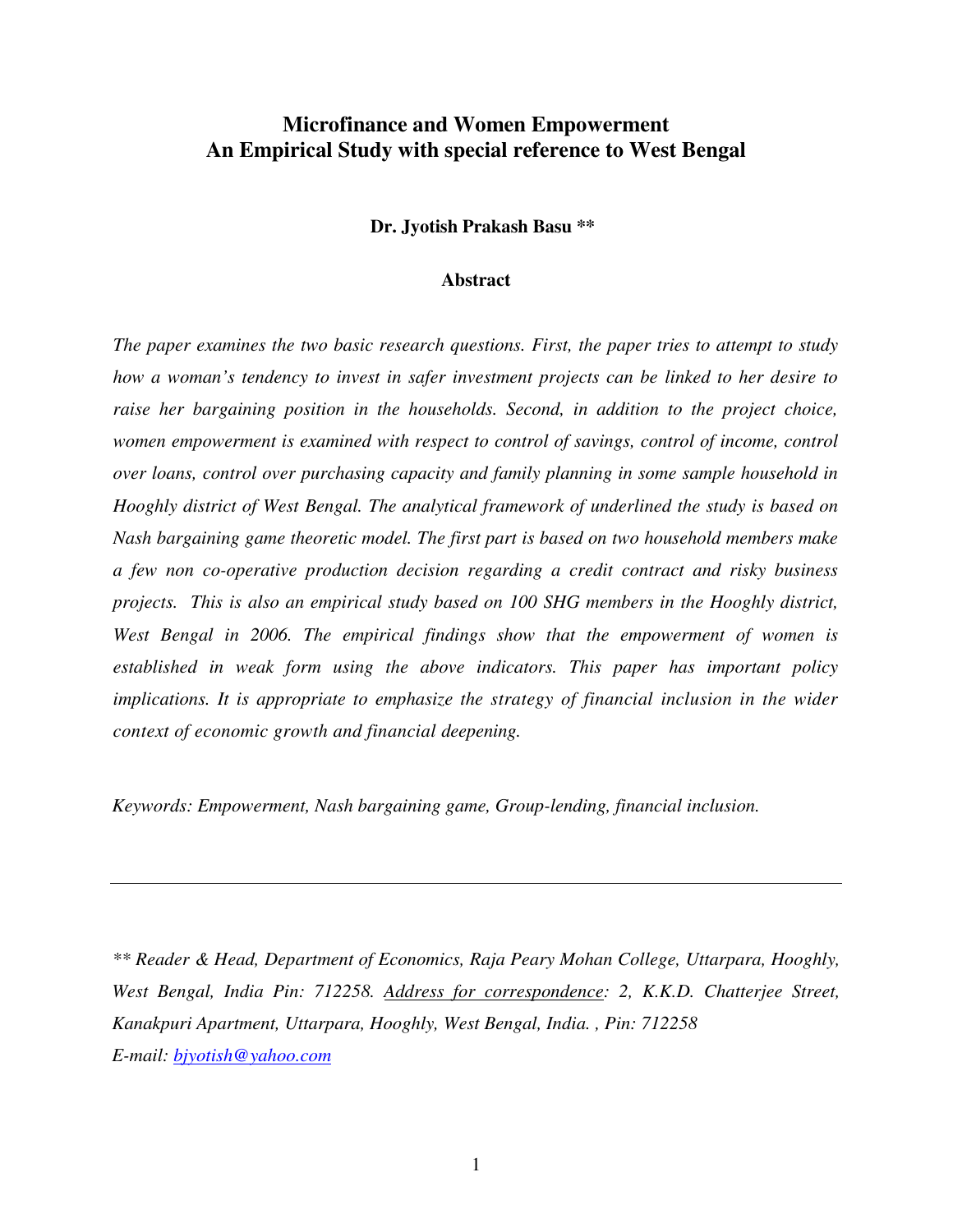# **Microfinance and Women empowerment An Empirical Study with special reference to West Bengal, India**

### **Introduction**

The emergence of women entrepreneurs and their contribution to the national economy is quite visible in India. The number of women entrepreneurs has grown over a period of time, especially in the 1990s. Microfinance programs have significant potential for contributing to women's economic, social and political empowerment. Access to savings and credit can initiate or strengthen a series of interlinked and mutually reinforcing 'virtuous spirals' of empowerment. Microfinance development has emerged as major strategy to combat the twin issues of poverty and unemployment that continue to pose a major threat to the polity and economy of both the developed and developing countries. A number of agencies- Government as well as Non-government Organizations- are, today involved in micro-finance development initiatives.

From the early 1970s, women's movements in a number of countries identified credit as a major constraint on women's ability to earn an income and became increasingly interested in the degree to which poverty-focused credit programmes and credit cooperatives were actually being used by women. SEWA in India, for example, set up credit programmes as part of a multi-pronged strategy for an organization of informal sector women workers. Since the 1970s, many women's organizations world-wide have included credit and savings, both as a way of increasing women's incomes and to bring women together to address wider gender issues. The 1980s saw the emergence of poverty-targeted micro-finance institutions like Grameen Bank. Many of these programmes see themselves as empowerment-oriented. In the 1990s, a combination of evidence of high female repayment rates and the rising influence of gender lobbies within donor agencies and NGOs led to increasing emphasis on targeting women in micro-finance programmes.

Throughout the developing countries, innovative lending programs have emerged that specializes in supplying small capital loans to low-income entrepreneurs. In many of these programs it is common to find that a large percentage of borrowers are women. For example, based on a 1996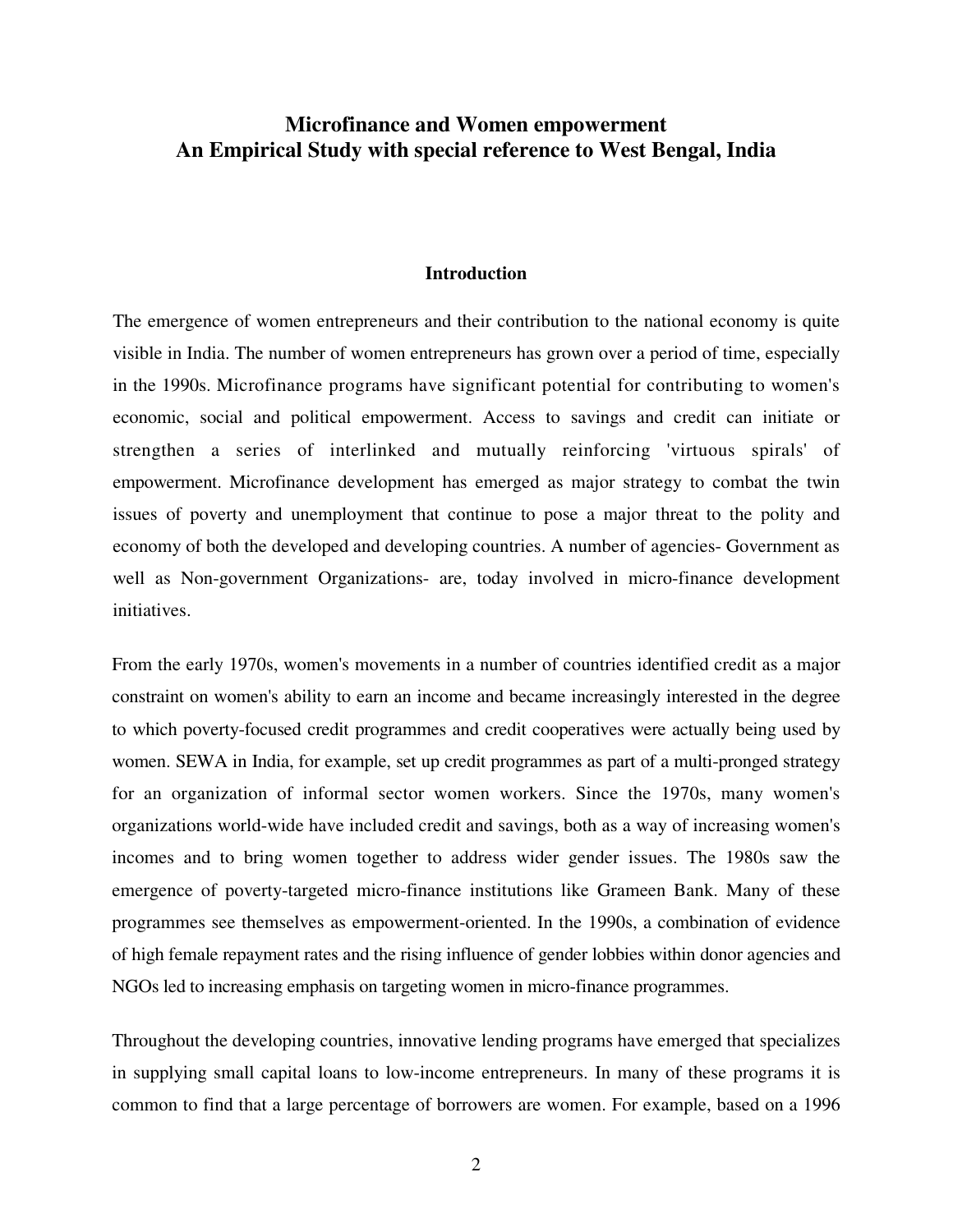survey of microfinance institution around the world, the World Bank estimated that 61% of all clients were women (World Bank, 1997). In two rather well documented lending programs, the Grameen Bank in Bangladesh and Bancosol in Bolivia, the percentages are 95% and 72% respectively. These high female participation rates have raised a number of research questions and have in turn, inspired a growing number of empirical investigations.

One question that is commonly raised is how a woman's borrowing impacts household consumption. For example, using data from Bangladesh, Pitt and Khandke (1999) estimate how participation in a credit program impacts household consumption, depending on the participant's gender. They conclude that household consumption increases more if a woman takes out a loan than a man. On the other hand, Morduch (1999) finds that participation in a credit program in Bangladesh, everything else equal, tends to imply lower household consumption. It turns out that disagreement such as this is rather common in the literature.

 Another area of debate surrounds the question of whether a woman's participation in a credit program raises her "bargaining power" or "empowerment" in the household. Hashemi et al. (1996) for example, attempt to measure a woman's empowerment using indicators such as level of mobility, ability to make large purchases, and political and legal awareness. However, in other studies, such as Goetz and Sen Gupta (1996) and Rahaman (1999), evidence is offered that a woman's participation in a credit program reinforces her dominated role in the household, and in some cases, the loan ends up under the control of her husband.

Given this backdrop the objective of the paper is to examine the two basic research questions. First, to attempt to study how a woman's tendency to invest in safer investment projects can be linked to her desire to raise her bargaining position in the households. Second, in addition to the project choice, women empowerment is examined with respect to control of savings, control of income, control over loans, control over purchasing capacity and family planning in some sample households in Hooghly district of West Bengal.

The paper is organized as follows. Section 1 discusses the household bargaining model.

Section 2 analyses the trends of the number of Self Help Groups ( SHGs) in India and across the states and different concepts of empowerment of women. Section 3 deals with a study of women empowerment through SHGs across different states of India using different indicators. The conclusion and policy suggestion is discussed in section 4.

3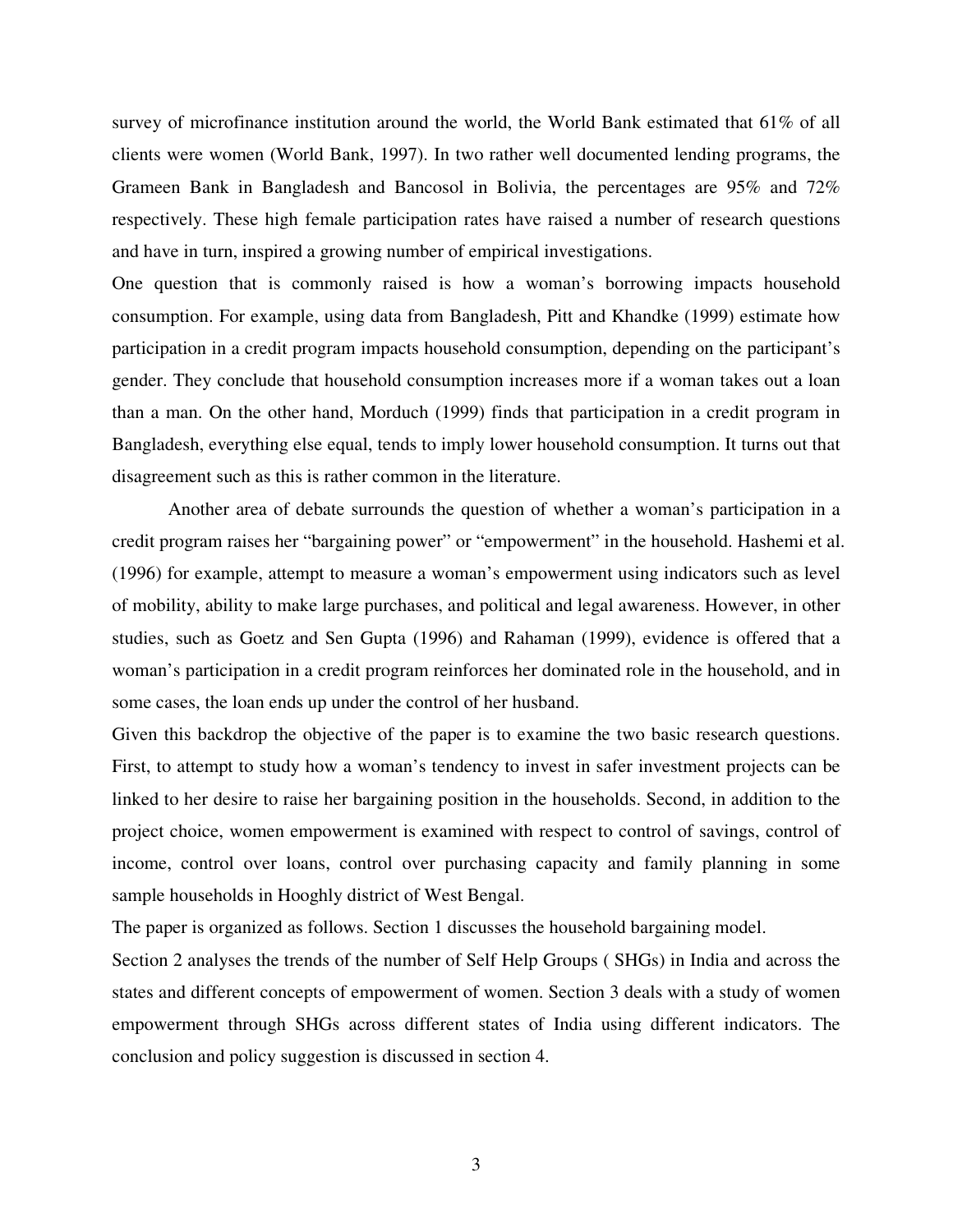#### **Section 1: Household bargaining model**

We consider household bargaining model of Tassel (2004) and outline a game where the players make decisions about borrowing, investment, and loan repayment. We consider a household composed of two players,  $i = M$ , F. Each player derives utility from consuming a household consumption good z. The consumption good is produced using inputs of monetary expenditure x and domestic service y. The technology used to produce z is assumed to take the following form:

$$
Z = x + y \quad when \ x > 0 \qquad \qquad (1)
$$

 $= 0$  otherwise

 We focus on technology where the consumption good is a positive function of both monetary expenditure and domestic service, but where monetary expenditure cannot be entirely substituted with domestic service. This technology is based on the notion that it is essential for low-income individuals to secure a minimum level of monetary earnings in order to pay for critical items such as rent, medical supplies, processed food items, and utility services.

The inputs used to produce an aggregate household consumption good are supplied by the household members. We assume that M supplies a fixed monetary expenditure  $X_M > 0$  and that  $Y_M = 0$ . F on the other hand, can choose to both specialize in domestic service and supply  $X_F =$ 0 and  $Y_F = Y$  or diversify by undertaking both domestic service and investment in a risky production project. When F chooses to diversify, F produces domestic service  $\underline{y}$  with certainty. We assume domestic service is higher under specialization, (i.e.  $Y^{-} > Y > 0$ ). Under diversification, F borrows US\$1 of investment capital from a lender using a loan contract. A loan contract is an interest factor (one plus a non-negative interest rate)  $I_j$ , where j indicates the project for which the loan is authorized. Upon securing a loan, F invests the US\$1 in one of two separate projects;  $j = s$  ("safe") or  $j = r$  ("risk"). Project j generates revenue R  $_j$  with probability p j and revenue <u>R</u> otherwise, where <u>R</u>  $\in$  (0, 1]. We assume that R s <R j, p s>p r and that P j  $\in$  (0, 1). Before F makes her decision whether to specialize or diversify, lender make the first move in the game by simultaneously offering loan contracts. There are two lenders in the game. Lenders themselves borrow capital at an interest factor of exactly US\$1. Under a loan contract l j, F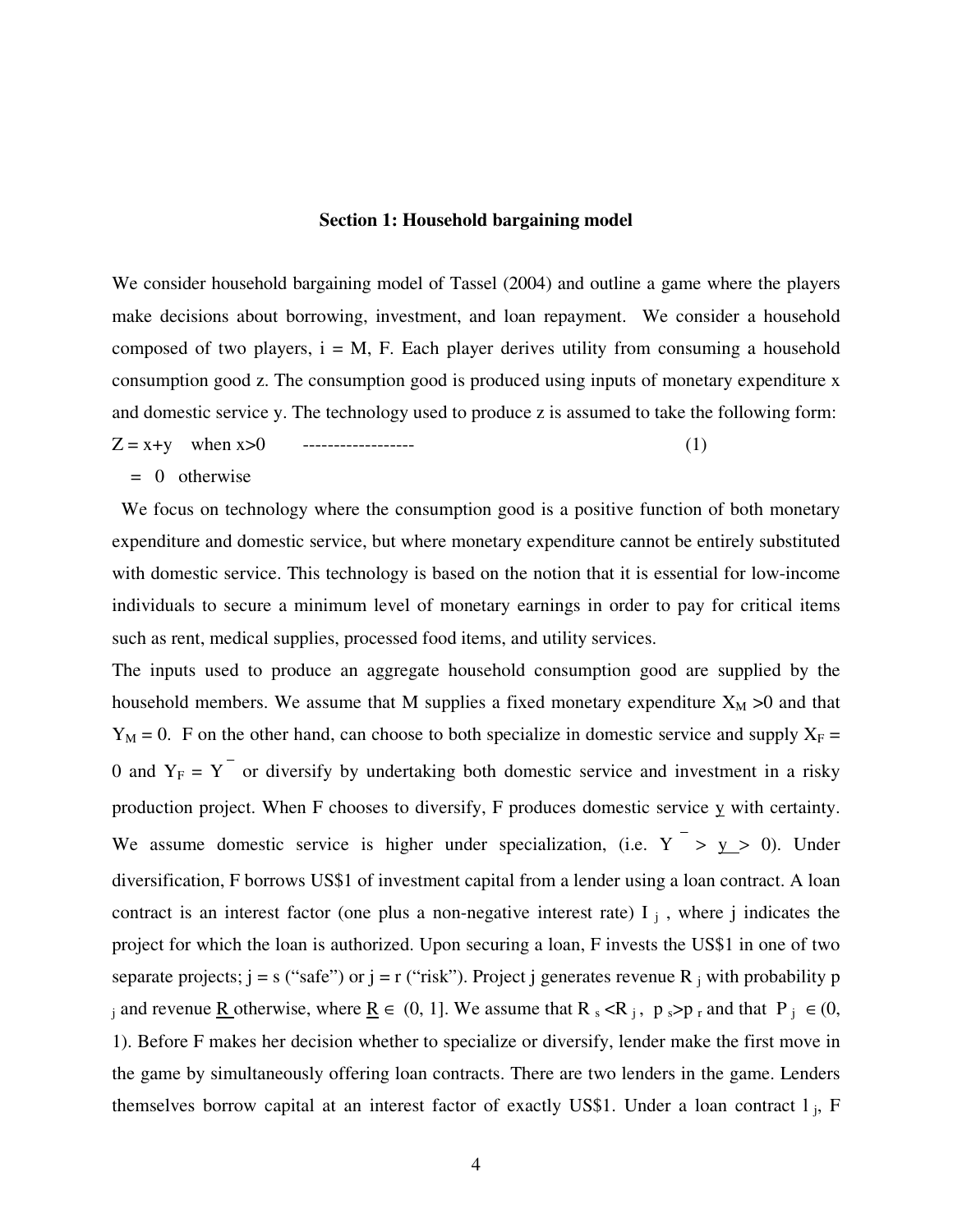borrows US\$1 and is expected to repay  $1<sub>i</sub>$  after project revenue is realized. However, the borrower enjoys limited liability to the extent that the lender has no claim to assets other than the cash flow from the borrower's investment project in the current period. Hence, F must make a loan payment equal to min  $\{1_j, R_j\}$  in the event that her investment project is "successful" (R<sub>j</sub>), and must repay  $\overline{R}$  if the project is "unsuccessful"  $(\overline{R})$ . In the event that project revenue is  $\overline{R}$ , since  $\underline{R}$  < 1<sub>j</sub>, we say that the borrower herself is incapable of making a full loan repayment.

We can now summarize F's choice to diversify rather than specialize. If F chooses to diversify and selects project J, F supplies inputs  $x_F = max \{R_j - l_j, 0\}$  and  $y_F = \underline{y}$  with probability p<sub>j</sub>, and  $x_F = 0$  and  $y_F = y$  with probability 1- p<sub>j</sub>. Sen (1990) and Kabeer (2001) argue that women's work in the household is often not recognized as productive activity. According to our technology, this lack of recognition is due to the fact that specializations in domestic service produces absolutely zero consumption goods if adequate monetary earnings do not supplement such service.

When F chooses to diversify, F invests her capital loan in a project and this project is then randomly determined to be either successful or unsuccessful. In the event that the project is unsuccessful, F is not capable of making a full loan repayment. At this point in the game, we assume that player M is given an opportunity to either pay the remaining part of the loan  $l_j$  -  $\underline{R}$ using resources  $x_{M}$ , or not pay anything at all. Note that we give M this opportunity to assist with F's loan payment only when her project revenue is low (R). After F's project is successful, or after M chooses to make a loan payment or not, the first stage of the game concludes. The sequence of moves in the game is known as the game tree shown in Fig (1).

We make the following assumptions.

$$
P_j R_j + (1 - p_j) R > 1 \t j = s, r
$$
 (2)

Assumption 2 implies that both investment projects cover their capital inputs.

$$
P_s (R_s - \underline{R}) = P_r (R_r - \underline{R})
$$
----- (3)

This assumption implies that if investment is financed using a loan contract that earns the lender an expected profit of exactly zero, then F's expected net revenue is the same under the two projects.

$$
P_j R_j + (1 - p_j) R + y - 1 > Y \t j = s, r
$$
 (4)

If we call  $x + y$  the agent's "income", then equation 4 states that F's expected income from diversification exceeds her income from specialization, regardless of the project selected.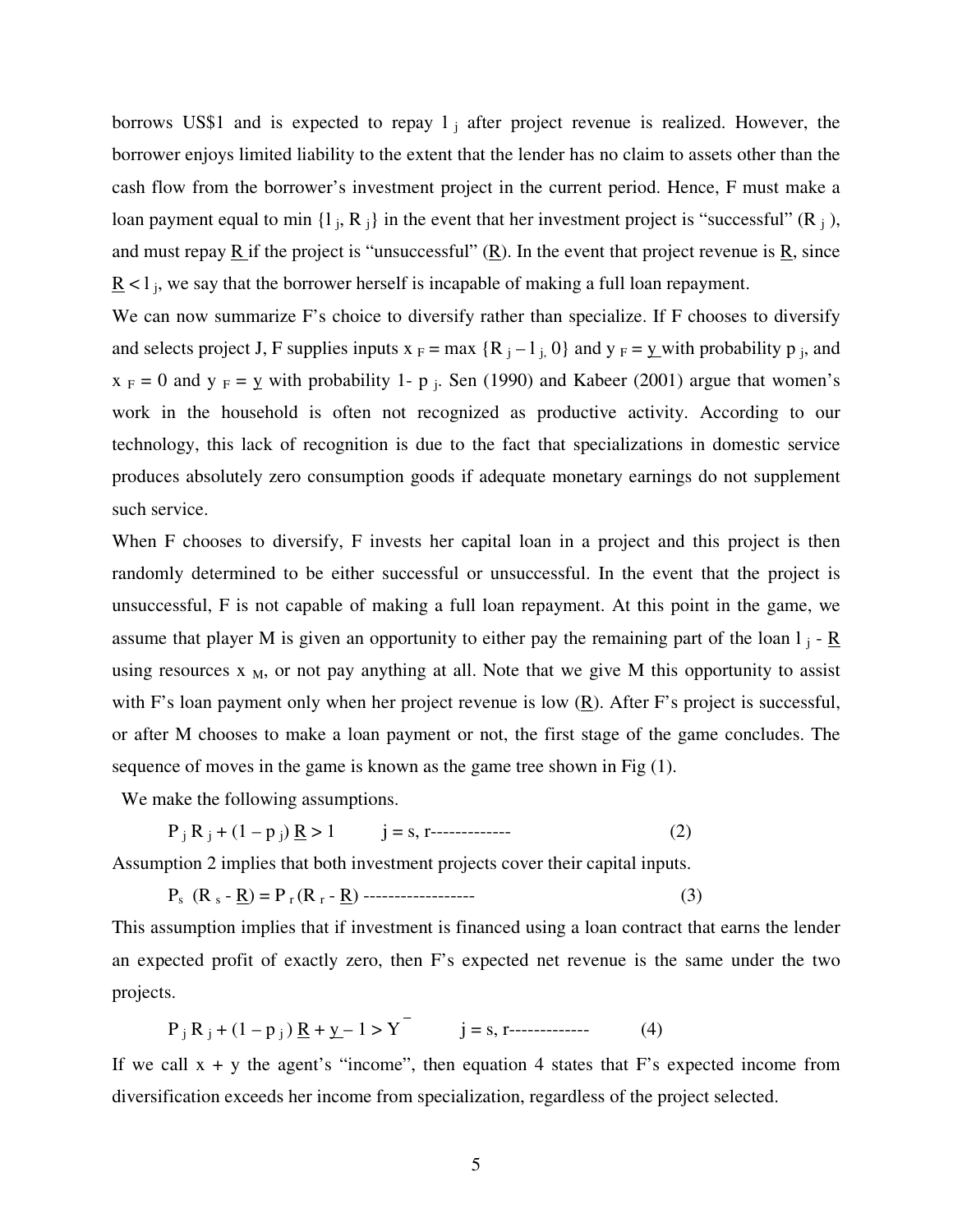After M and F generate their inputs x and y, these inputs are combined to produce an aggregate consumption good z. for a given division of z among M and F, which we represent by  $(Z_M, Z_F)$ , respectively, agent i receives a utility from consumption equal to  $u_i(z_i) = \eta z_i$ , where  $\eta > 1$ . We assume that the players' utility payoffs are arrived at through a bargaining process.

For a given aggregate level of z, the Nash bargaining framework specifies a unique pair of utilities for players M and F. in particular; this optimal pair of utilities  $(u^*_{M}, u^*_{F})$  solves the following problem:

Choose 
$$
u_m
$$
,  $u_f$  to max  $(u_M - u^-_M)$   $(u_F - u^-_F)$  ----(5)  
Subject to  $u_M + u_F = \eta z$  -----  
-(6)

Where  $u_i = z_i$  is used to represent the utility agent i would receive if the agent independently produce a consumption good  $z^-$  i using only his/her own personal inputs  $(x_i, y_i)$ . Hence, utility  $u_i$  can be interpreted as agent i' threat point (or reservation utility) in the bargaining process. Also, observe that as opposed to  $u_i$ ,  $u_i = \eta z_i$  and since  $\eta > 1$ ,  $\eta$  is being used to measure the gains from household formation.

The solution to the problem described in Equations (5) and (6) is as follows:

$$
U_M * = \eta Z_M = 0.5 [\eta (x_M + x_F + y_F) + u^-_{M} - u^-_{F}]
$$
----- (7)  

$$
U_F * = \eta Z F * = 0.5 [\eta (x_M + x_F + y_F) + u^-_{F} - u^-_{M}]
$$
----- (8)

We also use the notation Z  $_i$ <sup>\*</sup> (x  $_F$ , y  $_F$ , x  $_M$ ) to represent agent i's share of the consumption good specified under Eqs. (7) and (8), give that the inputs supplied are  $x_F$ ,  $y_F$ , and  $X_{M}$ . The Nash solution is appealing because it ensures that the division of z is efficient and that each player's allocation is sensitive to what their payoff would be in the event of disagreement.

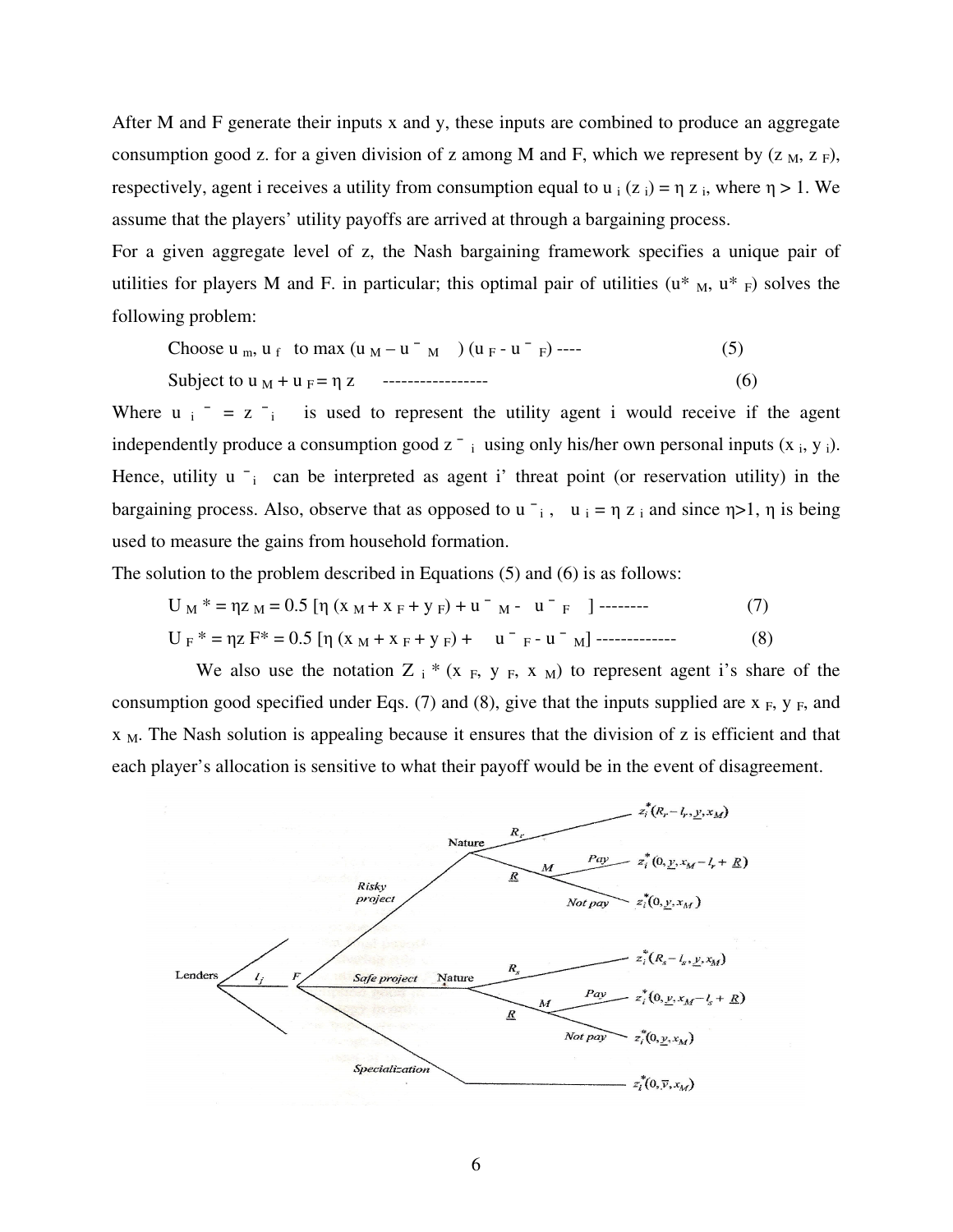Figure (1): The one shot game

#### **Section 2: Microfinance in India and women empowerment**

The Self Help Groups (SHGs) emerged as a component of the Indian financial system after 1996. They are small, informal and homogenous groups of not more than 20 members each. The size of 20 has been made mandatory because any group larger than this has to be registered under the Indian Societies Registration Act.

Self-help groups intermediated by micro credit have been shown to have positive effects on women, with some of these impacts being ripple effects. They have played valuable roles in reducing the vulnerability of the poor, through asset creation, income and consumption smoothing, provision of emergency assistance, and empowering and emboldening women by giving them control over assets and increased self-esteem and knowledge (Zaman 2001). Several recent assessment studies have also generally reported positive impacts (Simanowitz and Walker 2002). In India, for example, microfinance is typically defined as the provision of thrift, credit and other financial services and products of very small amounts to the poor in rural, semi-urban or urban areas for enabling them to raise their income levels and improve living standards (NABARD, 2004). In addition to promoting the establishment or growth of micro enterprises, microfinance can increase the standard of living of the economically active poor, improve their access to health care and education, reduce vulnerability and promote the empowerment of women and marginalized groups.

 In India, micro credit studies done on groups dealing with dairy farming have noted positive profit levels and short payback periods for loans (Lalitha and Nagarajan 2002). Earnings generated from such undertakings have been instrumental in increasing the physical well-being of the household, often through better nutrition and sanitation. The household's asset base has also been enhanced by the addition of jewellery (a portable asset), improved housing and land purchase in some cases.

## The SHG-Bank Linkage Program

By March 2006, banks had cumulatively lent Rs 113.97 billion to 22, 38,565 SHGs, providing with access to the formal banking system (See Table1). Now a day, the SHG-bank linkage model is one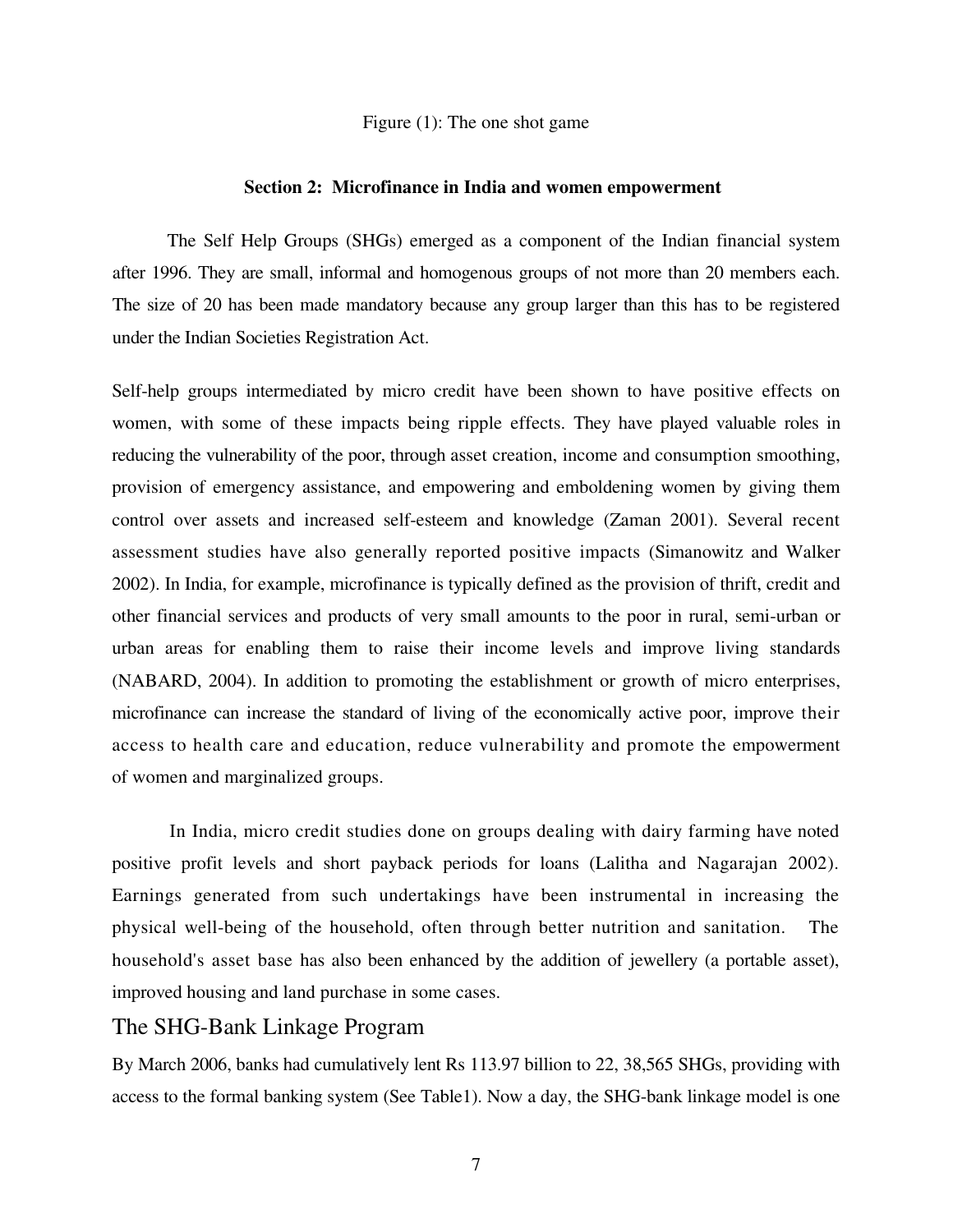of the world's largest microfinance initiatives in terms of outreach (Kropp & Suran, 2002). NABARD is the pioneering agency of the SHG-Bank Linkage Model. It partly finances the cost of SHG promotion, provides 100% refinancing to participating banks and offers revolving fund assistance on a selective basis to NGOs, SHG Federations, credit unions and other organizations providing microfinance for on-lending. NABARD also provides capacity building support to bank officials, NGO staff, government officials and SHG members. In addition to NABARD, several other apex bodies or wholesalers provide loans to financial intermediaries for on lending to SHGs. These include the Small Industries Development Bank of India (SIDBI), Rashtriya Mahila Kosh (RMK), Housing and Urban Development Corporation (HUDCO), Housing Development Finance Corporation (HDFC) and Friends of Women's World Banking (FWWB). Some donors and banks (e.g. Rabobank) also provide grants and loans to microfinance institutions for on lending to SHGs and SHG federations (Tankha, 2002).

|          | No. of      |              |                  |                      |
|----------|-------------|--------------|------------------|----------------------|
| Year(end | <b>SHGs</b> | No. of SHGs  | Bank loan( in Rs |                      |
| March)   | linked      | (cumulative) | crore)           | Cumulative Bank Ioan |
| 1992-93  | 255         | 255          | 0.29             | 0.29                 |
| 1993-94  | 365         | 620          | 0.36             | 0.65                 |
| 1994-95  | 1502        | 2122         | 1.79             | 2.44                 |
| 1995-96  | 2635        | 4757         | 3.62             | 6.06                 |
| 1996-97  | 3841        | 8598         | 5.78             | 11.84                |
| 1997-98  | 5719        | 14317        | 11.92            | 23.76                |
| 1998-99  | 18678       | 32995        | 33.31            | 57.07                |
| 1999-    |             |              |                  |                      |
| 2000     | 81780       | 114775       | 135.91           | 192.98               |
| 2000-01  | 149050      | 263825       | 287.89           | 480.87               |
| 2001-02  | 197653      | 461478       | 545.47           | 1026.34              |
| 2002-03  | 255882      | 717360       | 1022.33          | 2048.67              |
| 2003-04  | 361731      | 1079091      | 1855.53          | 3904.2               |
| 2004-05  | 539365      | 1618456      | 2994.26          | 6898.46              |
| 2005-06  | 620109      | 2238565      | 4499.09          | 11397.55             |
|          |             |              |                  |                      |

| Table 1: SHGs – Bank Linkage Program, India |  |  |
|---------------------------------------------|--|--|
|                                             |  |  |

Source : NABARD,2006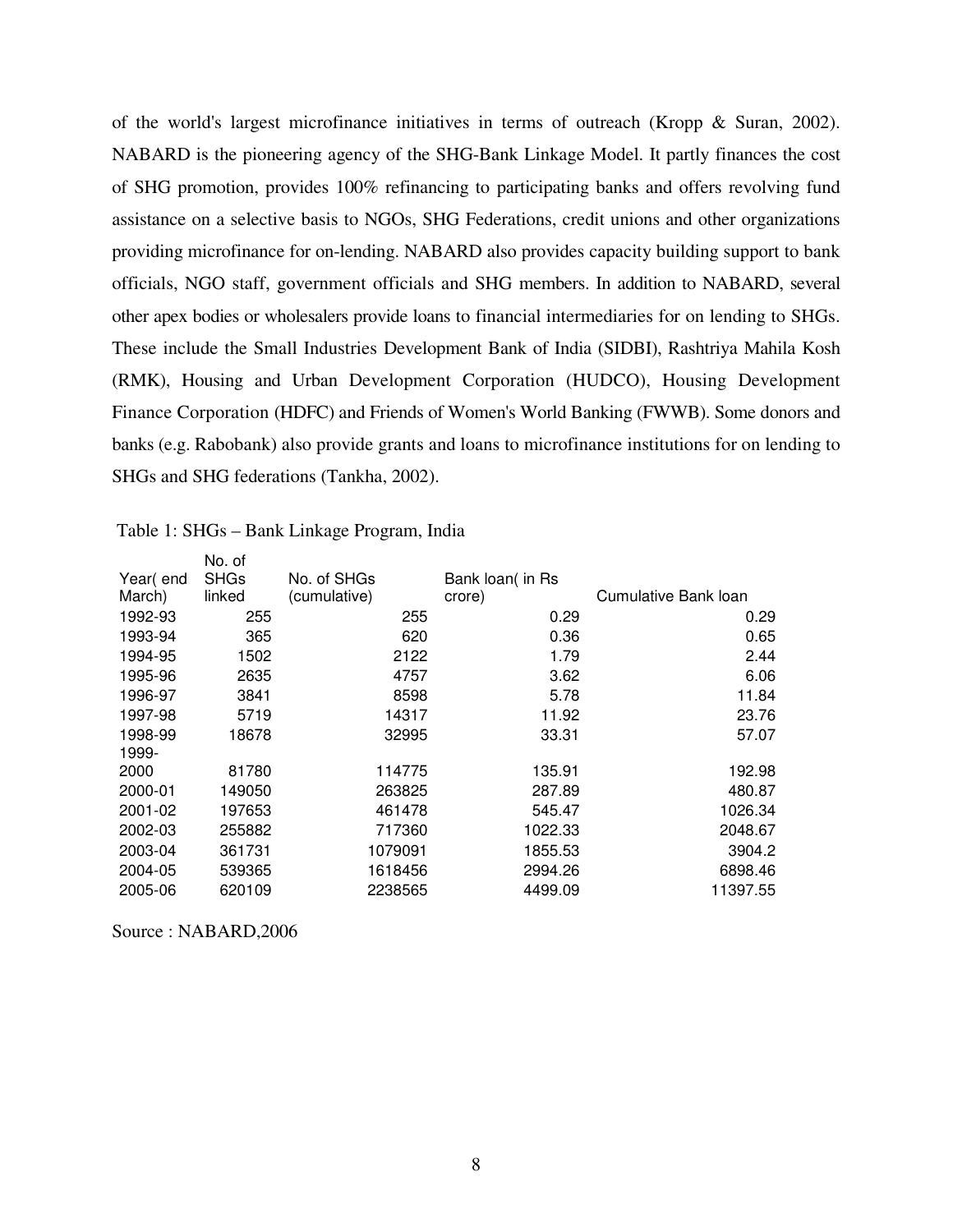

Fig (2) : SHGS- Bank Linkage program

Table 2: Agency wise cumulative position of SHGs upto March 2006

| SI<br>No       | State/Region                | <b>CBs</b>        | <b>RRBs</b>       | Co-oper. Bank     | <b>Total</b>      |
|----------------|-----------------------------|-------------------|-------------------|-------------------|-------------------|
|                |                             | <b>No.of SHGs</b> | <b>No.of SHGs</b> | <b>No.of SHGs</b> | <b>No.of SHGs</b> |
| A              | <b>Northern Regions</b>     |                   |                   |                   |                   |
| 1              | Haryana                     | 2300              | 2510              | 57                | 4867              |
| $\overline{c}$ | <b>Himachal Pradesh</b>     | 10810             | 3671              | 8439              | 22920             |
| 3              | Punjab                      | 2301              | 560               | 1700              | 27787             |
| 4              | J and K                     | 1377              | 499               | 478               | 2354              |
| 5              | Rajasthan                   | 44519             | 38532             | 15120             | 98171             |
| 6              | New Delhi                   | 224               |                   |                   |                   |
|                | Sub-Total                   | 61531             | 45772             | 25794             | 133097            |
| в              | <b>North Easrern Region</b> |                   |                   |                   |                   |
| $\overline{7}$ | Assam                       | 21665             | 31528             | 3256              | 56449             |
| 8              | Manipur                     | 569               | 899               |                   | 1468              |
| 9              | Meghalaya                   | 516               | 198               | 21                | 57917             |
| 10             | <b>Sikkim</b>               | 42                |                   | 85                | 85                |
| 11             | Tripura                     | 386               | 1516              | 94                | 1996              |
| 12             | Nagaland                    | 373               | 28                | 21                | 2081              |
| 13             | <b>Arunachal Pradesh</b>    | 182               | 127               | 37                | 346               |
| 14             | Mizoram                     | 133               | 812               | 29                | 974               |
|                | Sub-Total                   | 23866             | 35108             | 3543              | 1320              |
| C              | <b>Eastern Region</b>       |                   |                   |                   |                   |
| 15             | <b>Bihar</b>                | 19577             | 26188             | 185               | 45950             |
| 16             | Jharkhand                   | 21520             | 9299              |                   | 30819             |
| 17             | Orissa                      | 77859             | 86256             | 16781             | 76769             |
| 18             | West Bengal                 | 37828             | 37909             | 60514             | 136251            |
| 19             | UT of A and N Islands       | 9                 |                   | 155               | 155               |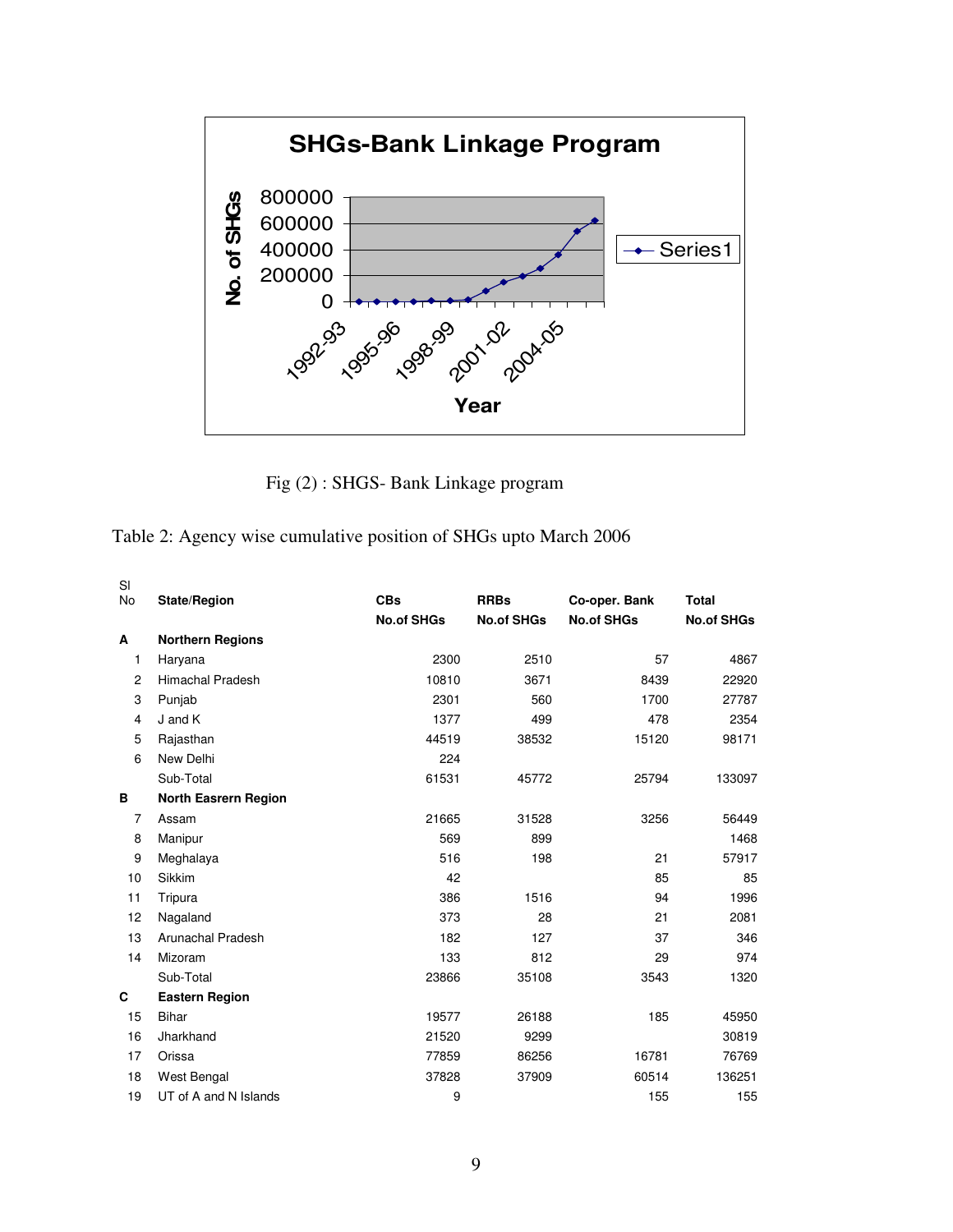|    | Sub-Total                       | 156793  | 159652 | 77635  | 136406  |
|----|---------------------------------|---------|--------|--------|---------|
| D  | <b>Central Region</b>           |         |        |        |         |
| 20 | Madhya Pradesh                  | 32395   | 20453  | 4277   | 57125   |
| 21 | Chhaits grah                    | 10908   | 14571  | 5812   | 31291   |
| 22 | <b>Uttar Pradesh</b>            | 65382   | 90698  | 5831   | 88416   |
| 23 | Uttaranchal                     | 10834   | 2668   | 4086   | 17588   |
|    | Sub-Total                       | 119519  | 128390 | 20006  | 267915  |
| Е  | <b>Western Region</b>           |         |        |        |         |
| 24 | Goa                             | 409     |        | 215    | 215     |
| 25 | Gujarat                         | 23617   | 6309   | 3112   | 33038   |
| 26 | Maharastra                      | 66326   | 28115  | 35464  | 33253   |
|    | Sub-Total                       | 90352   | 34424  | 38791  | 163567  |
| F. | <b>Southern Region</b>          |         |        |        |         |
| 27 | Andra Pradesh                   | 382422  | 190120 | 14696  | 587238  |
| 28 | Karnataka                       | 81213   | 81839  | 61876  | 224928  |
| 29 | Kerala                          | 54966   | 9055   | 22967  | 812166  |
| 30 | Tamil Nadu andUT of Pondicherry | 217378  | 55664  | 42235  | 315277  |
|    | Sub-Total                       | 735979  | 336678 | 141774 | 1214431 |
|    | <b>Grand Total</b>              | 1188040 | 740024 | 307543 | 2235607 |

## Source : NABARD,2006



Fig(3) : SHGs by Commercial Banks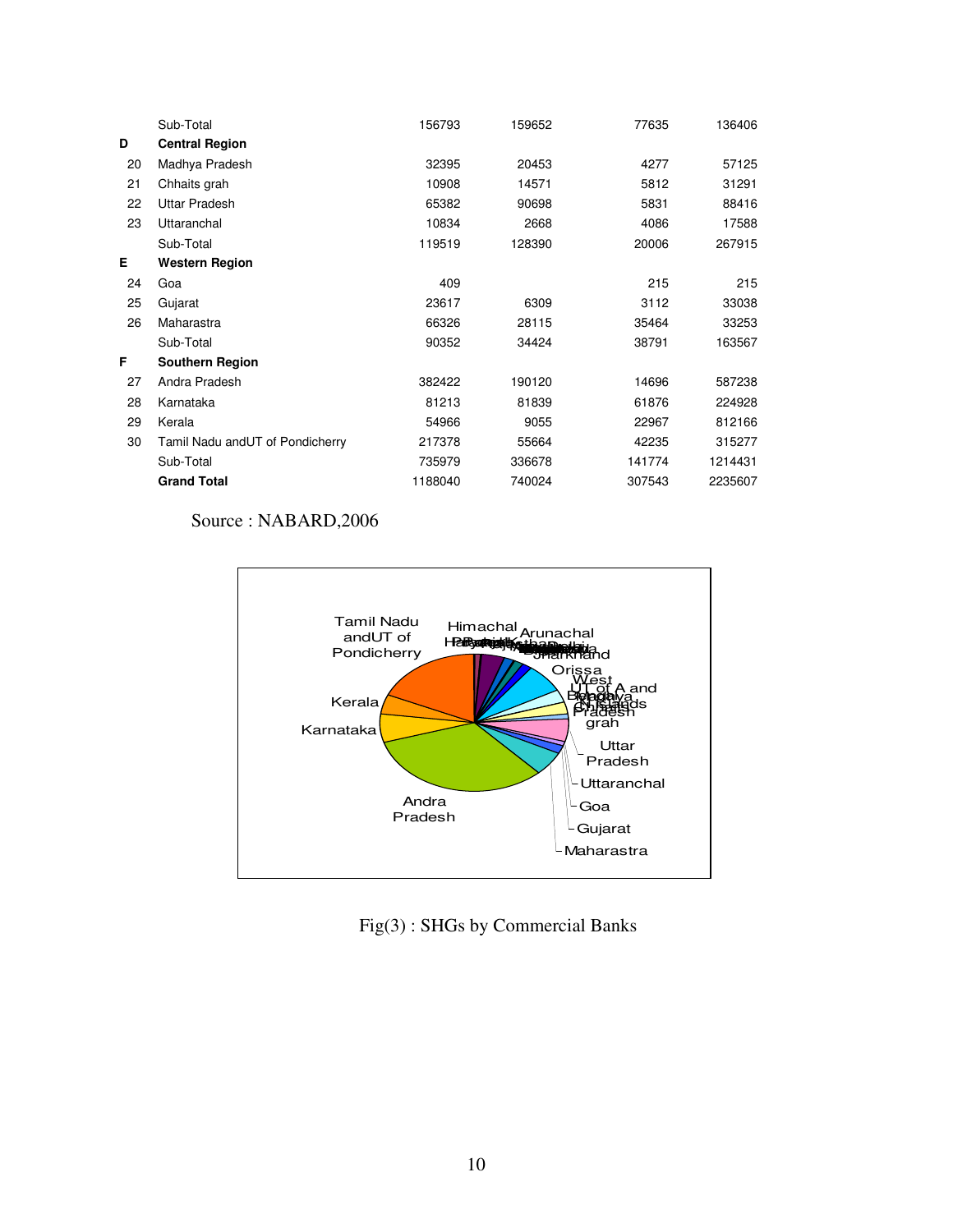

Fig(4) : SHGs by Regional Rural Banks(RRB)



Fig( 5) : SHGs by Cooperative Banks

It is revealed from Table 2 that three-microfinance finance agencies, namely, Commercial Banks (CBs), Regional Rural Banks (RRB) and Cooperative Banks played an important role in the formation of SHGs-bank linkage program in different states of India. The Commercial Banks and Regional Rural Banks formed the maximum number of SHGs in Andra Pradesh (See Fig (3) and Fig (4)). It is also observed from Fig (5) that the Co-operative Banks formed the highest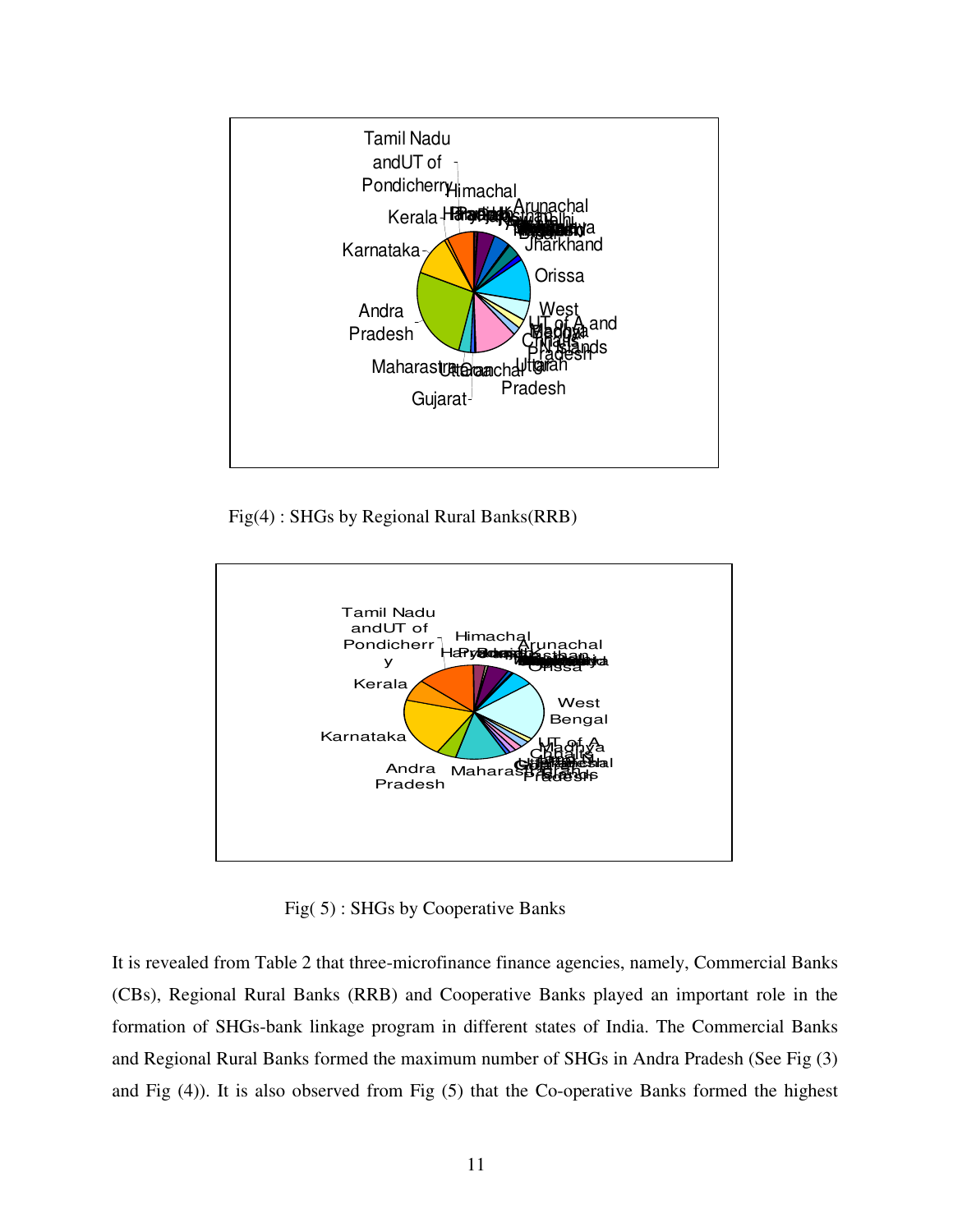number of SHGs in West Bengal. The distribution of the number of SHGs is concentrated in the southern states. Andra Pradesh ranks first, Tamil Nadu ranks second and Karnataka the third position in the number of SHGs formation (See Table 3). It is also observed from Table 3 that West Bengal formed about 1, 36,251 groups in bank linkage program and ranked  $6<sup>th</sup>$  in India.

| SI No |                | State/Region                | No. of SHGs | Bank loan(Rs million) |
|-------|----------------|-----------------------------|-------------|-----------------------|
| А     |                | <b>Northern Regions</b>     |             |                       |
|       | 1              | Haryana                     | 4867        | 316.01                |
|       | $\overline{c}$ | Himachal Pradesh            | 22920       | 863.98                |
|       | 3              | Punjab                      | 4561        | 238.86                |
|       | 4              | J and K                     | 2354        | 100.48                |
|       | 5              | Rajasthan                   | 98171       | 2447.94               |
|       | 6              | New Delhi                   | 224         | 18.58                 |
|       |                | Sub-Total                   | 133097      | 3985.85               |
| в     |                | <b>North Easrern Region</b> |             |                       |
|       | 7              | Assam                       | 56449       | 1423.98               |
|       | 8              | Manipur                     | 1468        | 71.85                 |
|       | 9              | Meghalaya                   | 735         | 16.19                 |
|       | 10             | Sikkim                      | 127         | 1.86                  |
|       | 11             | Tripura                     | 1996        | 31.12                 |
|       | 12             | Nagaland                    | 422         | 34.38                 |
|       | 13             | Arunachal Pradesh           | 346         | 13.49                 |
|       | 14             | Mizoram                     | 947         | 64.14                 |
|       |                | Sub-Total                   | 62490       | 1657.01               |
| С     |                | <b>Eastern Region</b>       |             |                       |
|       | 15             | <b>Bihar</b>                | 46221       | 1052.19               |
|       | 16             | Jharkhand                   | 30819       | 1114.6                |
|       | 17             | Orissa                      | 180896(4)   | 4754.65               |
|       | 18             | West Bengal                 | 136251(6)   | 2424.52               |
|       | 19             | UT of A and N Islands       | 164         | 8.23                  |
|       |                | Sub-Total                   | 394351      | 9354.19               |
| D     |                | <b>Central Region</b>       |             |                       |
|       | 20             | Madhya Pradesh              | 57125       | 1666.86               |
|       | 21             | Chhaits grah                | 31291       | 337.81                |
|       | 22             | <b>Uttar Pradesh</b>        | 161911(5)   | 5153.54               |
|       | 23             | Uttaranchal                 | 17588       | 891.86                |
|       |                | Sub-Total                   | 267915      | 8050.07               |
| Е     |                | <b>Western Region</b>       |             |                       |
|       | 24             | Goa                         | 624         | 55.21                 |
|       | 25             | Gujarat                     | 34160       | 1244.51               |
|       | 26             | Maharastra                  | 131470(7)   | 3951.67               |
|       |                | Sub-Total                   | 166254      | 5251.39               |
| F     |                | <b>Southern Region</b>      |             |                       |
|       | 27             | Andra Pradesh               | 587238(1)   | 43455.18              |
|       | 28             | Karnataka                   | 224928(3)   | 9927.53               |

Table 3**:** SHG-Bank Linkage- Region wise physical and financial progress (March 2006)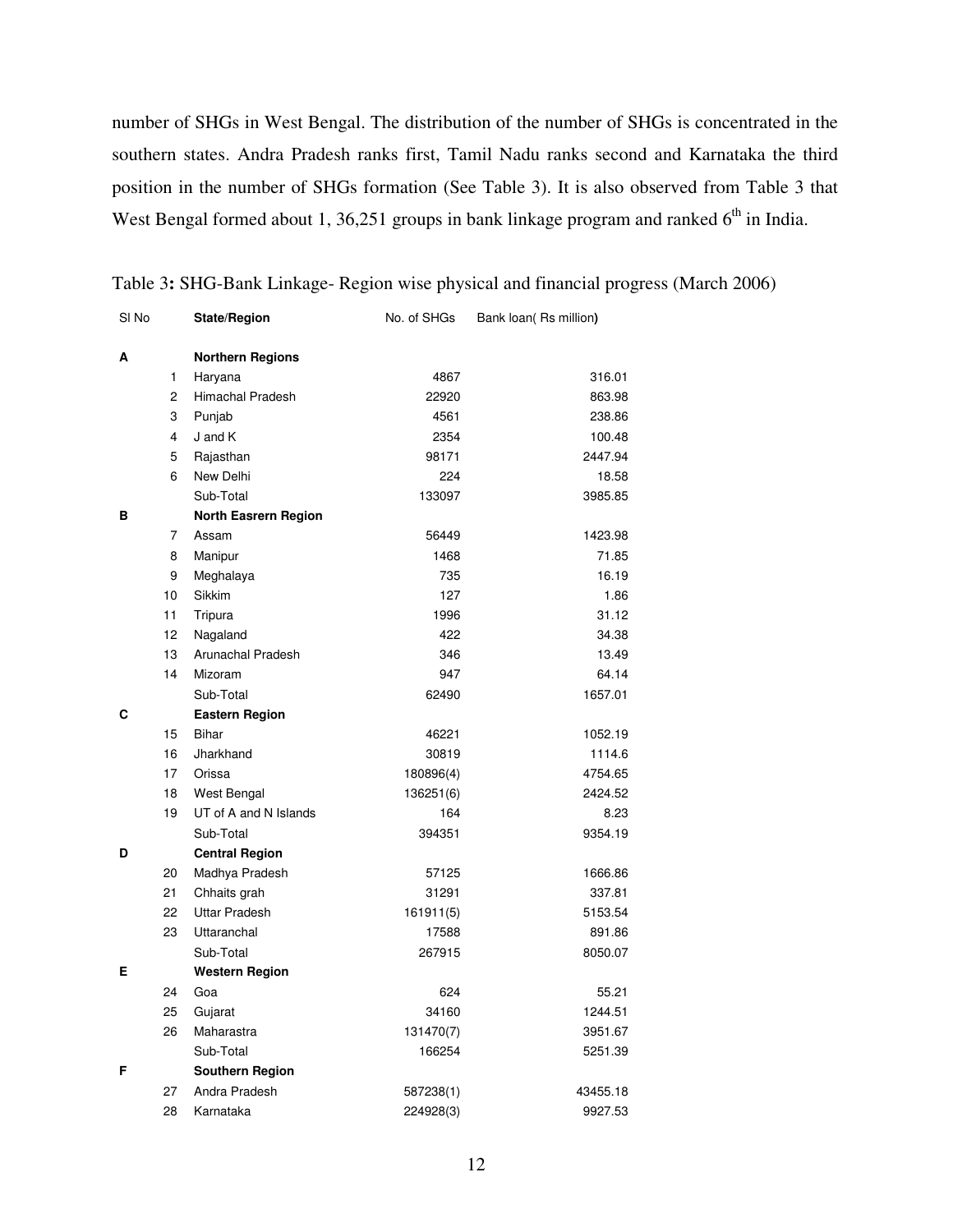| 29 | Kerala<br>Tamil Nadu andUT of | 86988     | 4821.48   |
|----|-------------------------------|-----------|-----------|
| 30 | Pondicherry                   | 315277(2) | 27472.73  |
|    |                               |           |           |
|    | Sub-Total                     | 1214431   | 85676.92  |
|    | <b>Grand Total</b>            | 2238538   | 113975.43 |

Source: NABARD;

**Notes**: Figures in () represents rank.

#### **Review of Literature on women empowerment**

"Empowerment" has been used to represent a wide range of concepts and to describe a proliferation of outcomes. The term has been used more often to advocate for certain types of policies and intervention strategies than to analyze them, as demonstrated by a number of documents from the United Nations (UNDAW 2001; UNICEF 1999), the Association for Women in Development (Everett 1991), Feminist activist writings often promote empowerment of individuals and organizations of women (Sen and Grown 1987; Jahan 1995; Kumar 1993) but vary in the extent to which they conceptualize or discuss how to identify it. Another line of thought in development promotes social inclusion in institutions as the key pathway to empowerment of individuals and has at times tended to conflate empowerment and participation. Capitalism, top-down approaches to development, and/or poverty itself are seen as sources of disempowerment that must be challenged by bringing "lowers"—the poor and disenfranchised— (Chambers 1997) into the management of community and development processes. The growth of civil society and participatory development methods at both macro-and meso-levels of society are usually proposed as the mechanisms by which empowerment takes place (Friedmann 1992; Chambers 1997). For example, Narayan et al. (2000a) focus on state and civil society institutions at both national and local levels, including informal institutions such as kinship and neighborhood networks. Institutions at the micro level, such as those of marriage and the household, are not considered part of the state or of civil society, but interpersonal gender dynamics within the household are considered part of the equation of social exclusion and in need of directed efforts at change.

Bennett (2002) has developed a framework in which "empowerment" and "social inclusion" are closely related but separate concepts. Drawing on Narayan (2002), Bennett describes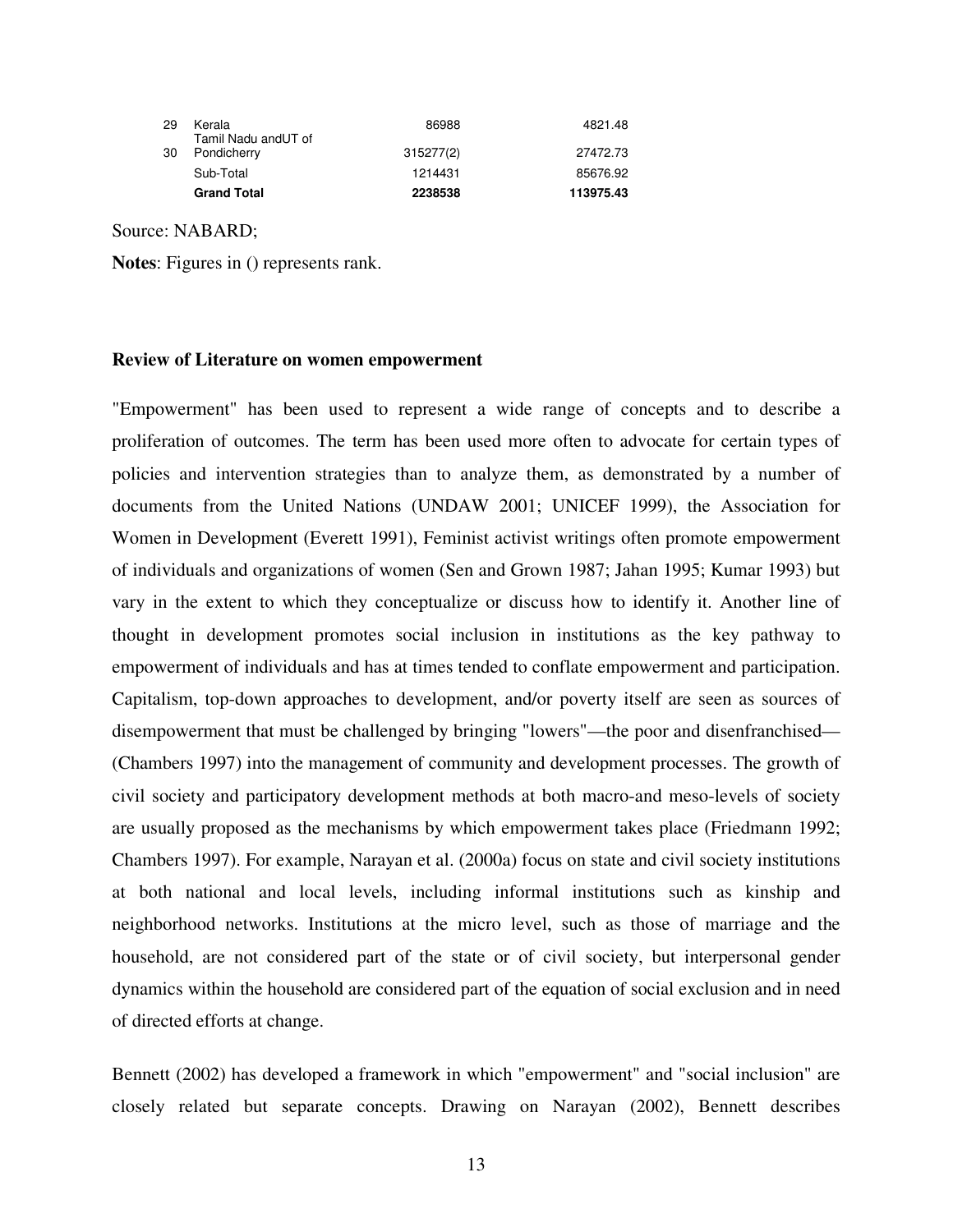empowerment as "the enhancement of assets and capabilities of diverse individuals and groups to engage, influence and hold accountable the institutions which affect them." Social inclusion is defined as "the removal of institutional barriers and the enhancement of incentives to increase the access of diverse individuals and groups to assets and development opportunities." Bennett notes that both of these definitions are intended to be operational, and describe processes rather than end points. The empowerment process, as she characterizes it, operates "from below" and involves agency, as exercised by individuals and groups. Social inclusion, in contrast, requires systemic change which may be initiated "from above." As Narayan (2002) and Ravallion and Chen (2001, in their discussion of "pro-poor growth") also argue, systemic change is necessary to sustain empowerment over time. It is through the process of social inclusion that the "rules of the game" are modified and institutions transformed so that economic growth is widely shared. Bennett argues that the distinction between empowerment and social inclusion is important because the World Bank's comparative advantage is at the system or policy level. Several of the authors whose work we review in this paper argue that women's empowerment requires systemic transformation in not just any institutions, but fundamentally in those supporting patriarchal structures (Kabeer 2001; Bisnath and Elson 1999; Sen and Grown 1987; Batliwala 1994).

Early studies of "women's status" often covered aspects of empowerment without explicitly labeling it as such. One of the earliest empirical studies in this area, for example, used the more general term "women's status" but located a nexus of gender-related power differentials in the household, noting how important the family unit is to understanding the operation of gender in a society (Acharya and Bennett 1981). Acharya and Bennett also highlight the links between women's economic roles and their control over resources and life options.

In Table 4, we synthesize and list the most commonly used dimensions of women's empowerment. Women's empowerment needs to occur along the following dimensions: economic, socio-cultural, familial/interpersonal, legal, political, and psychological. However, these dimensions are very broad in scope, and within each dimension, there is a range of subdomains within which women may be empowered. Moreover, in order to operationalize these dimensions, one should consider indicators at various levels of social aggregation — the household and the community, as well as regional, national and even global levels. In the table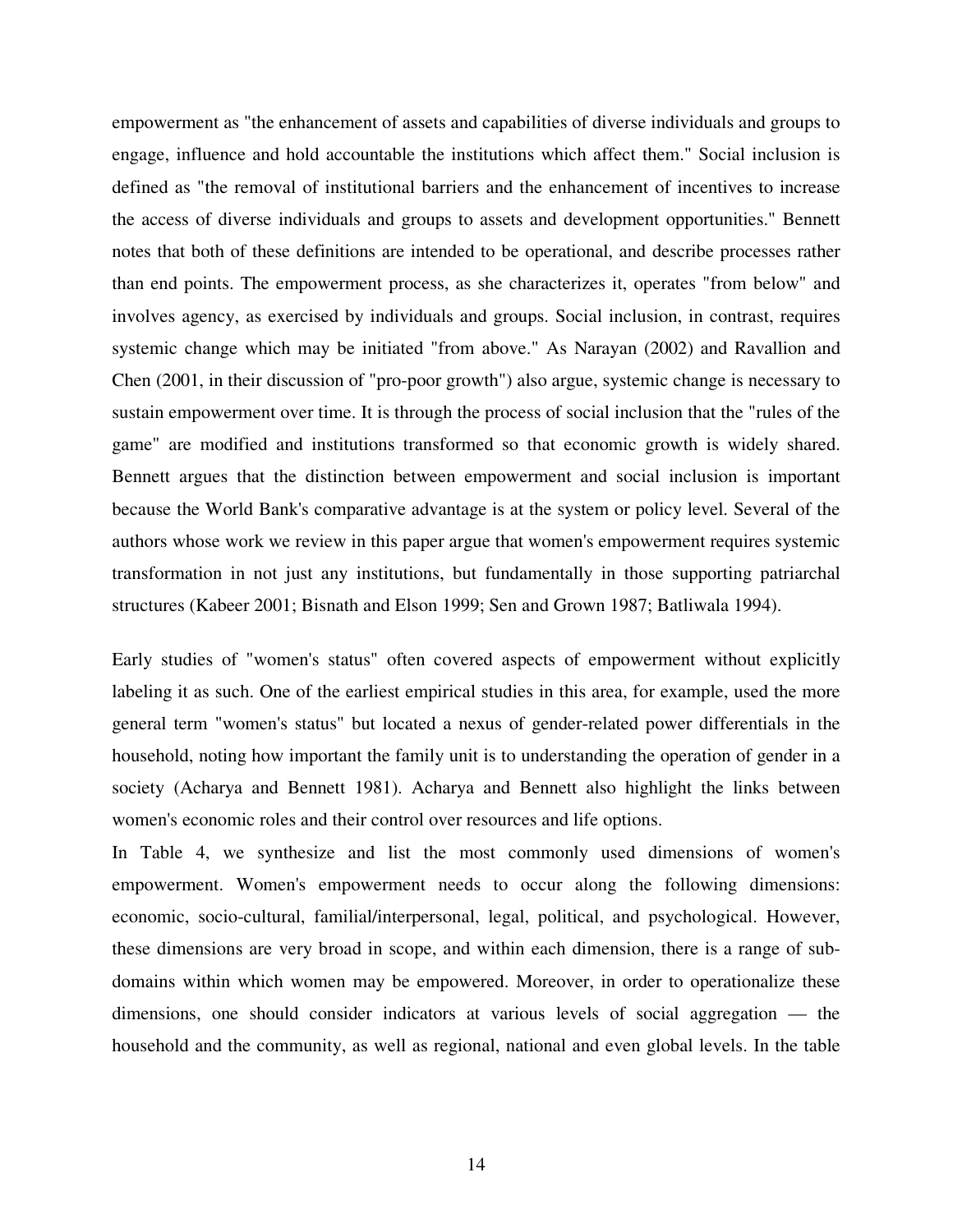we group commonly used and potentially useful indicators within various "arenas" or spheres of life.

| Dimension        | Household                                                                                                                                                                                             | Community                                                                                                                                                                                                                                                                                                   | <b>Broader Arenas</b>                                                                                                                |
|------------------|-------------------------------------------------------------------------------------------------------------------------------------------------------------------------------------------------------|-------------------------------------------------------------------------------------------------------------------------------------------------------------------------------------------------------------------------------------------------------------------------------------------------------------|--------------------------------------------------------------------------------------------------------------------------------------|
| Economic         | Women's control<br>income; relative<br>contribution to family<br>support; access to and<br>control of family<br>resources                                                                             | Women's access to<br>employment; ownership<br>assets and land; access<br>credit; involvement<br>representation in local<br>associations; access to<br>markets                                                                                                                                               | Women's<br>in high paying jobs:<br>women CEO's;<br>representation of<br>economic interests in<br>macro-economic<br>state and federal |
| Socio-Cultural   | Women's freedom of                                                                                                                                                                                    | Women's visibility in                                                                                                                                                                                                                                                                                       | Women's literacy and                                                                                                                 |
|                  | movement; lack of<br>discrimination against access to modern<br>daughters;                                                                                                                            | access to social spaces;<br>transportation;<br>to educating daughters in extra-familial groups<br>social networks: shift in<br>patriarchal norms (such<br>son preference);<br>representation of the<br>female in myth and                                                                                   | access to a broad range<br>educational options;<br>Positive media images<br>women, their roles and<br>contributions                  |
| Familial/        | Participation in                                                                                                                                                                                      | Shifts in marriage and                                                                                                                                                                                                                                                                                      | Regional/national                                                                                                                    |
| Interpersonal    | decision-making;<br>over sexual relations:<br>ability to make<br>childbearing<br>use contraception,<br>abortion; control over<br>spouse selection and<br>marriage timing;<br>freedom from<br>violence | kinship systems<br>greater value and<br>for women (e.g. later<br>marriages, self selection support for (or lack of<br>spouses, reduction in the active opposition to<br>practice of dowry:<br>acceptability of divorce); easy access to<br>local campaigns against contraception, safe<br>domestic violence | in timing of marriage,<br>options for divorce:<br>political, legal,<br>shifts; systems<br>abortion, reproductive<br>health services  |
| Legal            | Knowledge of legal                                                                                                                                                                                    | Community                                                                                                                                                                                                                                                                                                   | Laws supporting                                                                                                                      |
|                  | rights; domestic<br>for exercising rights                                                                                                                                                             | for rights; campaigns for rights, access to<br>rights awareness;<br>local enforcement of<br>rights                                                                                                                                                                                                          | and options; Advocacy<br>rights and legislation;<br>of judicial system to<br>redress rights violations                               |
| <b>Political</b> | Knowledge of                                                                                                                                                                                          | Women's involvement                                                                                                                                                                                                                                                                                         | Women's                                                                                                                              |
|                  | system and means of<br>access to it; domestic<br>support for political<br>engagement;<br>the right to vote                                                                                            | mobilization in the local in regional and national<br>political<br>support for specific<br>candidates or legislation; representation of<br>representation in local<br>bodies of government                                                                                                                  | bodies of government;<br>strength as a voting<br>interests in effective<br>lobbies and interest                                      |
| Psychological    | Self-esteem; self-                                                                                                                                                                                    | Collective awareness of Women's sense of                                                                                                                                                                                                                                                                    |                                                                                                                                      |
|                  | efficacy;                                                                                                                                                                                             | injustice, potential of                                                                                                                                                                                                                                                                                     | inclusion and                                                                                                                        |

| Table 4: Commonly used dimensions of empowerment and potential operationalization in the |  |
|------------------------------------------------------------------------------------------|--|
| household, community, and broader arenas.                                                |  |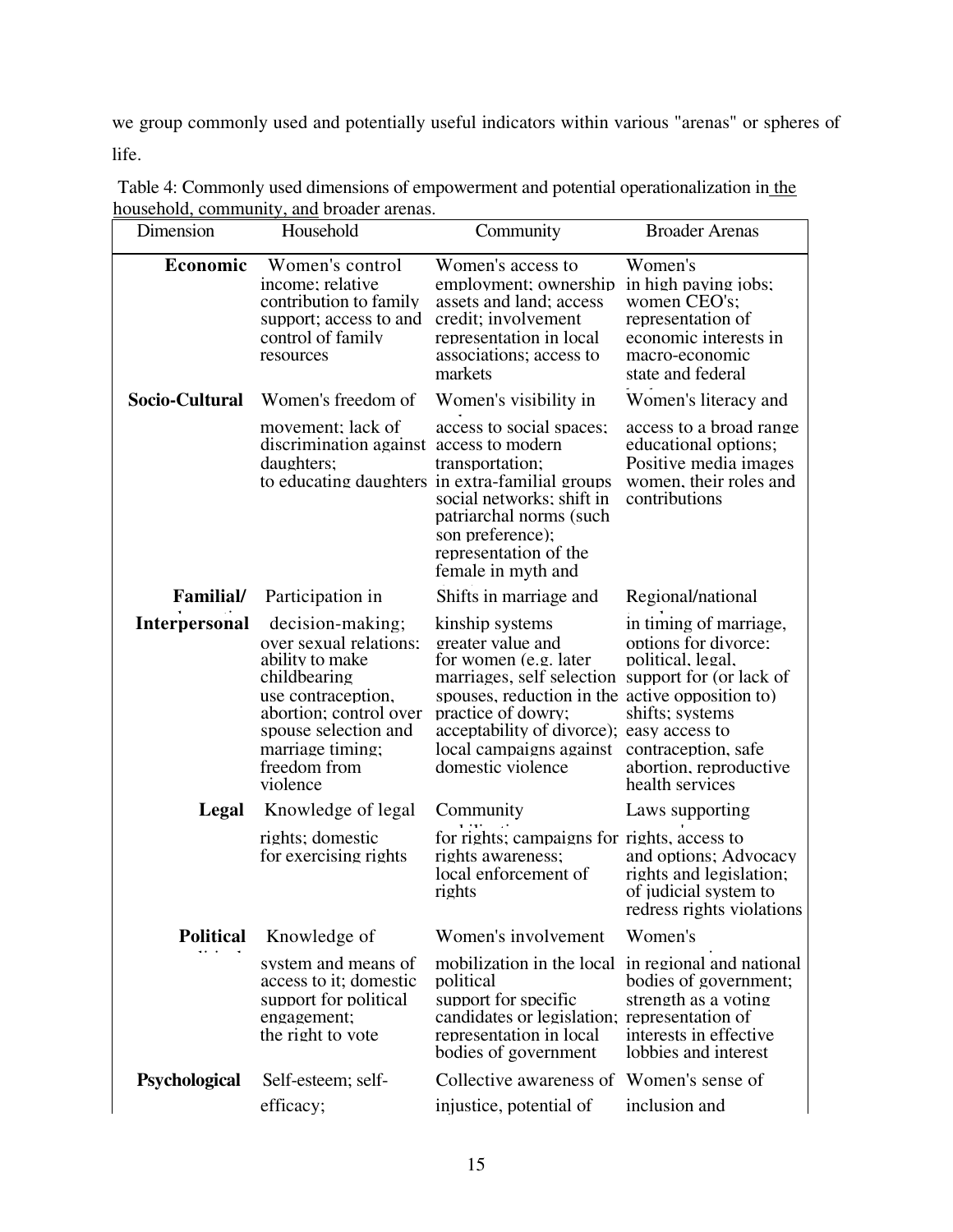| well-being | mobilization | systemic acceptance of<br>women's entitlement<br>inclusion |
|------------|--------------|------------------------------------------------------------|
|            |              |                                                            |

# **Three types of empowerment**

*Economic empowerment:* women's access to savings and credit gives them a greater economic role in decision-making through their decision about savings and credit (see Figure 6). When women control decisions regarding credit and savings, they will optimize their own and the household's welfare. The investment in women's economic activities will improve employment opportunities for women and thus have a 'trickle down and out' effect. The financial sustainability and feminist empowerment paradigms emphasize women's own income-generating activities. In the poverty alleviation paradigm, the emphasis is more on increasing incomes at the household level and the use of loans for consumption. In the feminist empowerment paradigm, individual economic empowerment is seen as dependent on social and political empowerment.

*Increased well-being:* access to savings and credit facilities and women's decision about what is being done with savings and credit strengthens women's say in economic decisions of the household (Figure 6). This enables women to increase expenditure on the well-being of themselves and their children. This is the main concern in the poverty alleviation paradigm. Women's control over decision-making is also seen as benefiting men through preventing leakage of household income to unproductive and harmful. Other welfare interventions are advocated in addition to micro-finance, typically nutrition, health and literacy campaigns to further decrease vulnerability and improve women's skills. In the financial self-sustainability and feminist empowerment paradigms, improved well-being is an assumed outcome from increasing women's economic activities and incomes.

*Social and political empowerment:* a combination of women's increased economic activity and control over income resulting from access to micro-finance with improved women's skills, mobility, access to knowledge and support networks (Figure 6). Status within the community is also enhanced. These changes are reinforced by group formation, leading to wider movements for social and political change. The financial self-sustainability paradigm and the poverty alleviation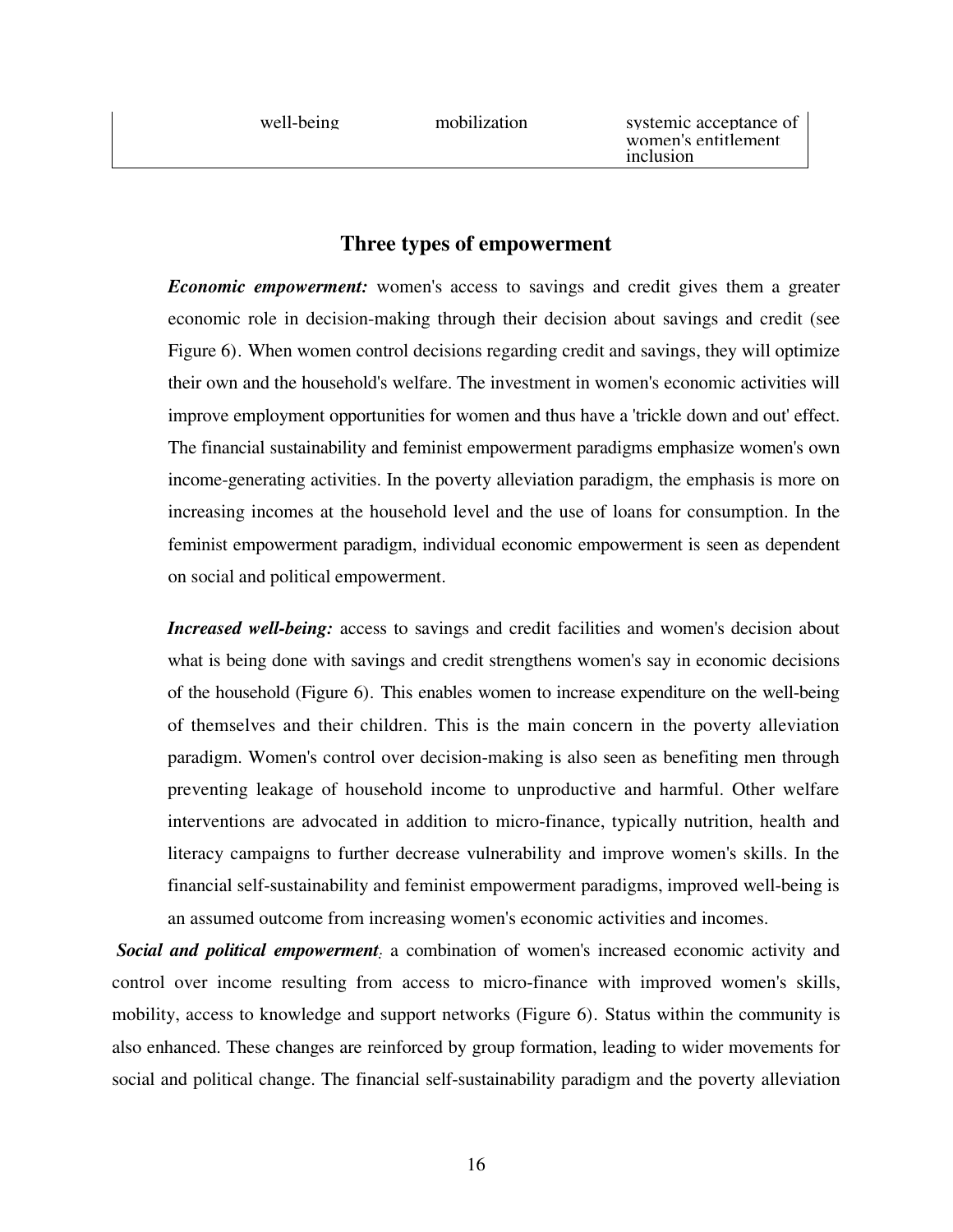paradigm assume that social and political empowerment will occur without specific interventions to change gender relations at the household, community or macro-levels. By contrast, the feminist empowerment paradigm advocates explicit strategies for supporting women's ability to protect their individual and collective gender interests at the household, community and macro-levels.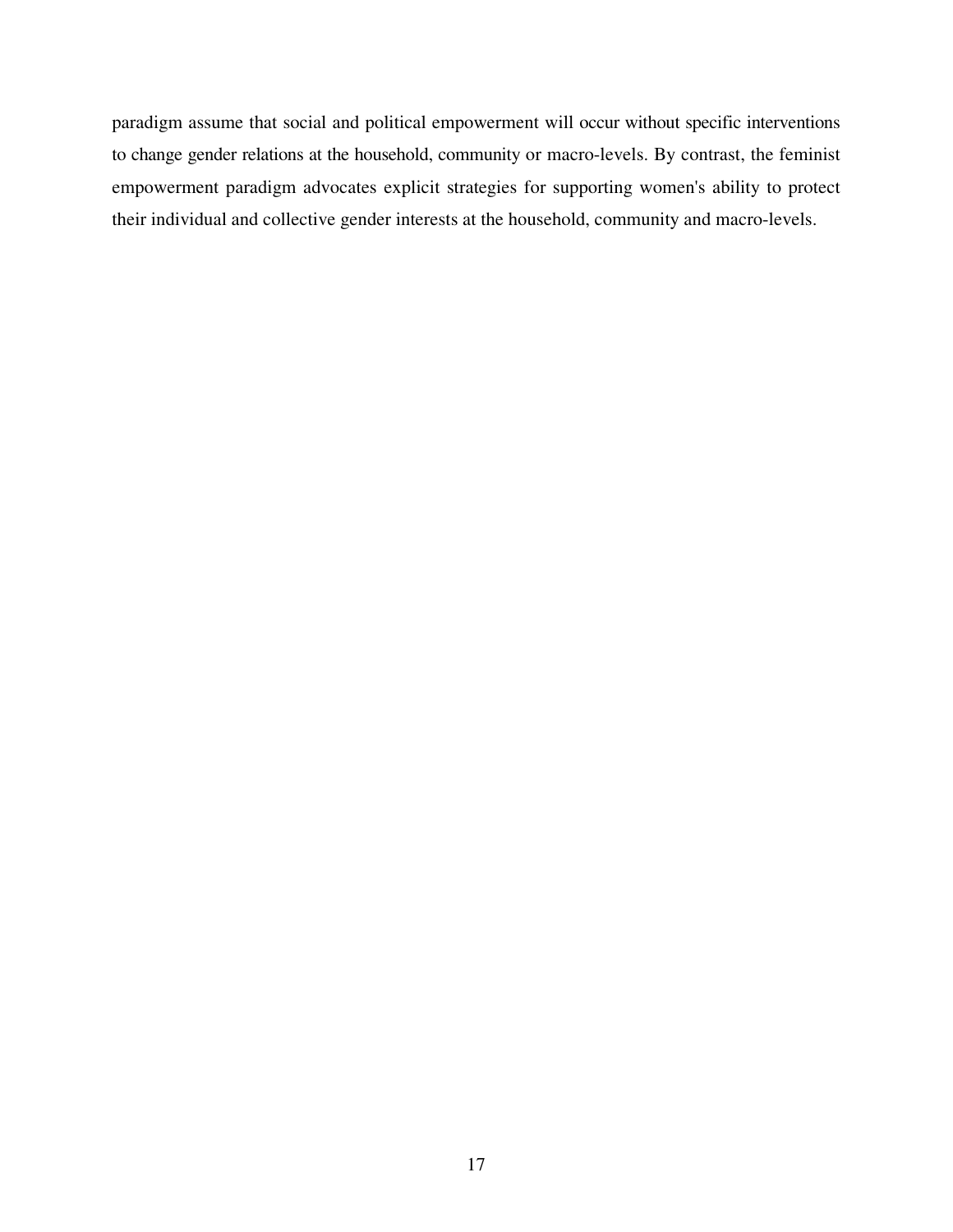

Figure (6) : Process of empowerment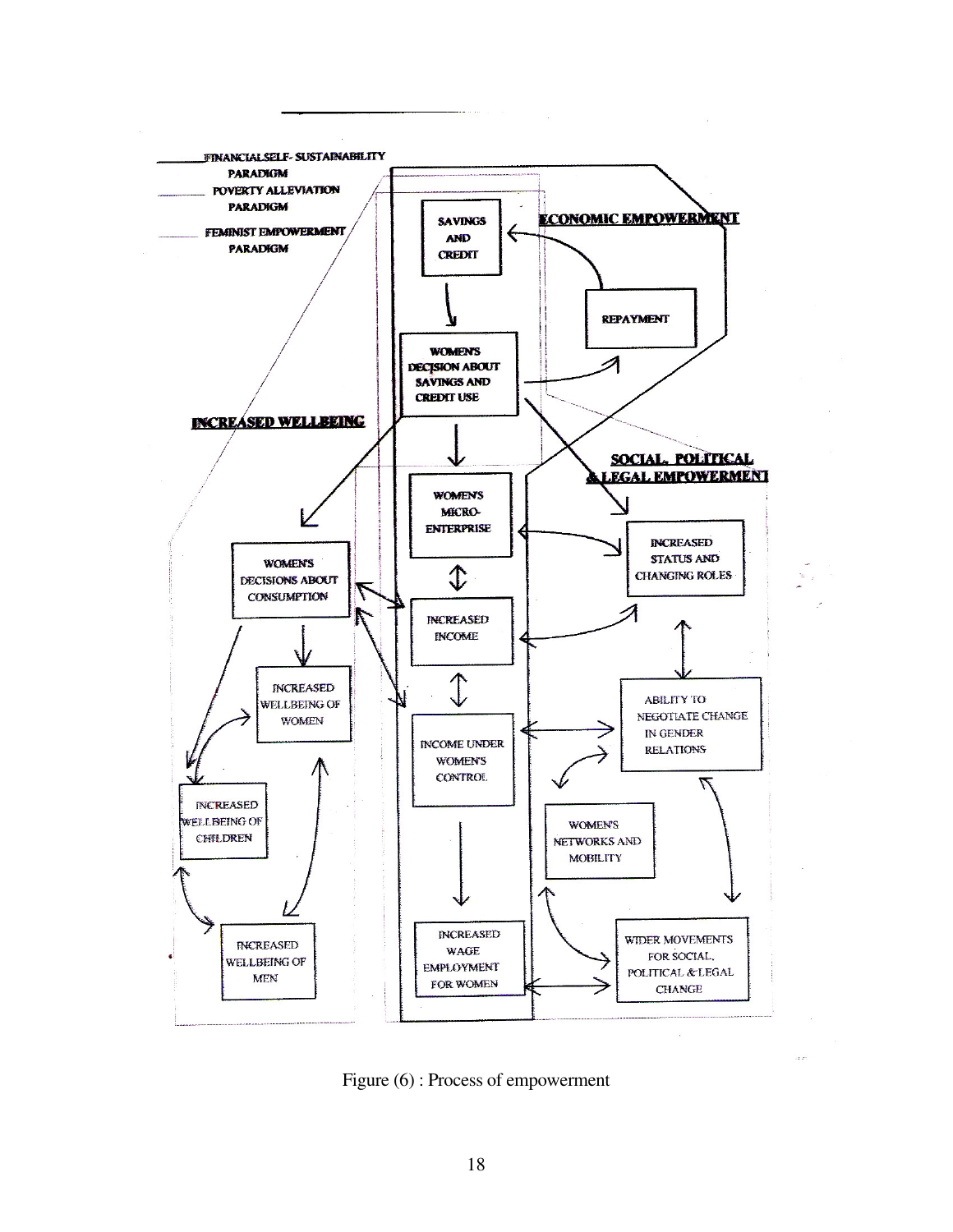#### **Section 3: Analysis of women empowerment using SHGs**

We mention a study conducted by National Institute of Rural Development (NIRD) on SHGs in different states of India in 2004. The study was taken up in 15 selected states in coordination with two State Institutes of Rural Development (SIRDs). Taking into account the performance of Self-Help Groups spread over the entire country, fifteen states are selected for an in depth study. The states are Uttar Pradesh, Madhya Pradesh, Uttaranchal, Bihar in the north, Maharashtra and Rajasthan in the west, Andhra Pradesh, Kerala, Karnataka, Tamil Nadu in the South, Orissa and West Bengal in the east and Assam, Mizoram and Tripura in the northeast.

#### **SOCIAL DEVELOPMENT**

 About 85% of the members have awareness about various programmes/ activities of health, education, water and sanitation and legal rights.

 The members adopted certain health practices, like regular medical checkups (52%), supplementary nutrition to children (54%) and family planning (57%) the improvement is not at the desired level.

More than 82% of the members said that they are sending their children to school.

 Overall around 74% of the respondents have learnt to sign. When it came to reading and numerical skills, only around 57% and 53% of the respondents could acquire the skills.

 A significant number of members have acquired the skills in maintaining accounts (50%) and record keeping of group meetings (43%) etc.

Overall only 29% of members said that they have constructed individual toilets.

#### **ECONOMIC DEVELOPMENT**

 The amount of loan availed by members during 2000-2004 has increased substantially when compared to earlier years. Out of total sample of 2764 SHG members, 1771 (66%) members have availed loan once, (52%) twice, (37%) thrice and (23%) more than 3 times during the last three years.

 After doing the groups, about 34% of the members have not availed any loan so far due to various reasons such as inadequate loan amount, weak inter lending practices,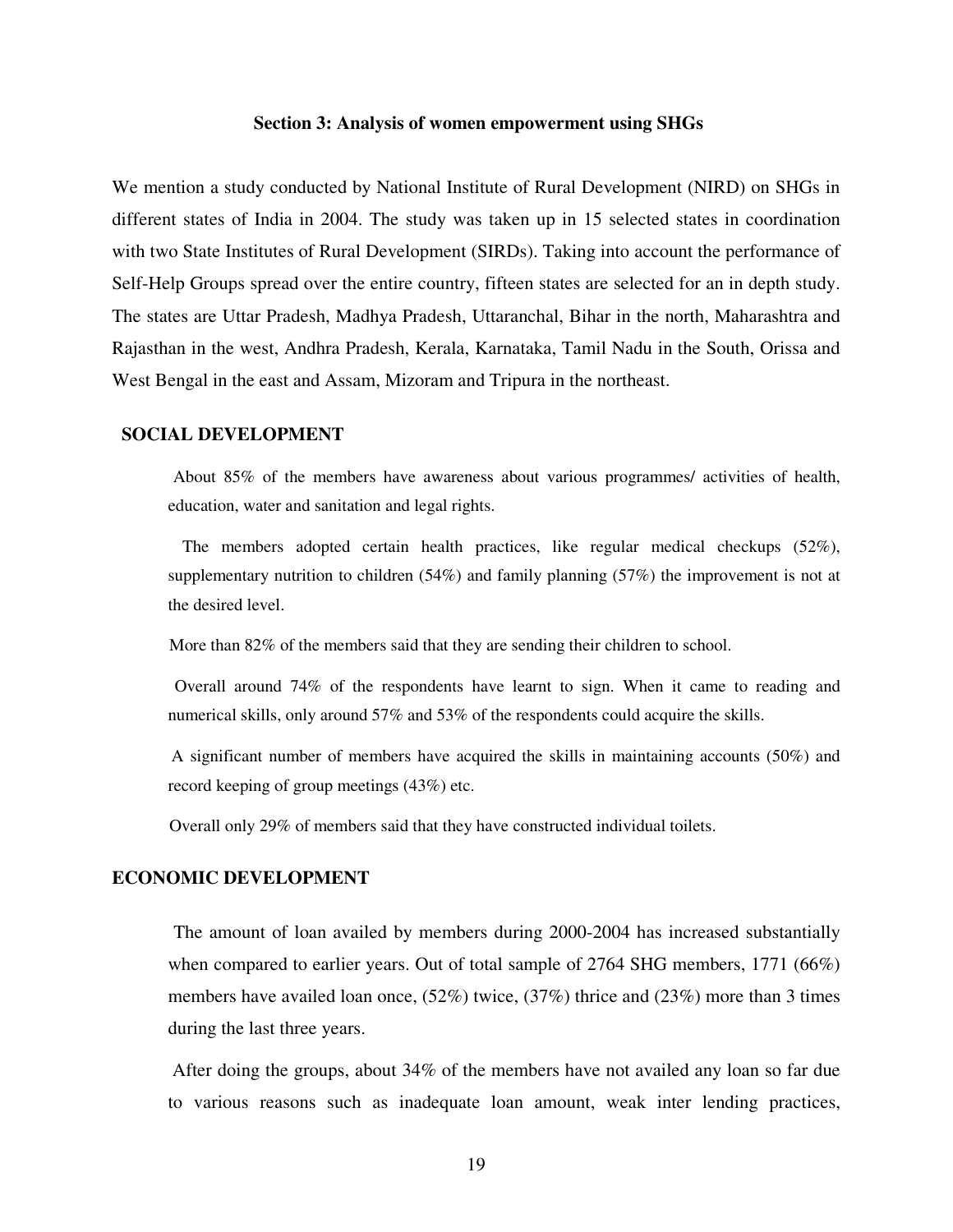expectation of bigger loans from banks, few people availed bigger loans for construction of house, marriage etc.

 A large proportion of the members (43%) took loans for the purpose of consumption. Out of this, almost 31% took for meeting health needs.

 About 23% of the members have borrowed to meet social needs like festivals, marriages, ceremonies and education.

 The remaining 34% of the borrowers used for starting a new IGP (24% on livestock and 23% on agriculture related activities).

 As groups attain maturity in 3 to 5 years, there is a perceptible shift in utilizing the loan amounts from consumption to production needs (55%) including income generation, accumulation of assets, and purchase of agricultural inputs, milch animals and irrigation purpose.

 Animal husbandry is seen as a significant income generating activity (26%) followed by craft based activities (11%), petty business (11%) and agriculture related activities (8%) in many states.

 Although 67% of the credit have been through bank loans for initiating micro enterprises, savings are a major and significant source for economic activity (52%); so also is the self contribution by members (46%) revolving fund (46%) and subsidy (35%).

 Over all additional number of days of employment generated by taking up enterprise in a month: 5-10days (39%), 10-20 days (26%), 21 or more days of employment (24%).

 Over all additional monthly income earned through the enterprise ranging from Rs.100 – 500 (42%), Rs.500-1000 (24%) and above Rs.1000 are around 20%.

 Most of the members (50%) have taken up traditional activities / supporting the existing livelihoods, which have generated income of Rs.100-500/- per month.

 About 25% of members have taken enterprises such as petty business (services and trading) and non farm activities like ready made garments, dry flowers and sanitary napkins are generated income of more than Rs.1000-1500/- per month.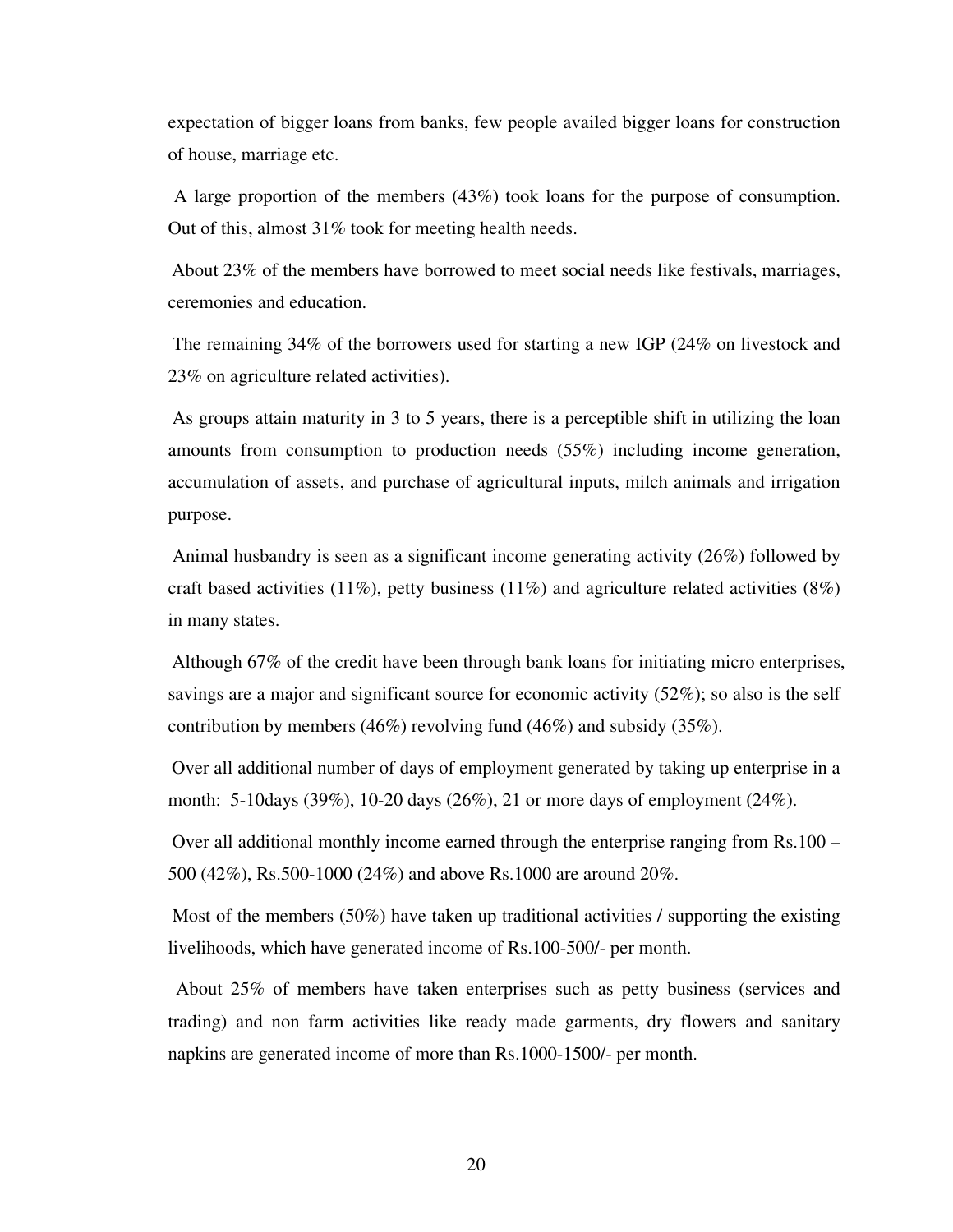The most visible impact has been the reduced dependence on moneylenders as a result of easy access to credit and income available from the enterprise. Almost 70% admitted that their dependency on the moneylenders has reduced to a large extent.

#### **EMPOWERMENT**

Awareness, participation and mobility primarily constitute the information base and provide the necessary prerequisite for the process of empowerment to take place. While the three factors are interlinked it is generally assumed that awareness is inclusive of participation.

#### **Awareness and Information Empowerment**

 Participation and mobility are high in Andhra Pradesh (79%), Assam (84%), Bihar (79%), Karnataka (82%), Kerala (92%), Orissa (90%), Rajasthan (83%) and Tamil Nadu  $(79\%).$ 

 In Bihar and Rajasthan the presence of well-established grassroots NGOs who have nurtured and facilitated the group processes have resulted in groups being more cohesive and also creating an enabling environment for women's participation and mobility.

 In the case of Rajasthan, high incidence of migration among men has made women's participation in SHGs a necessity to access credit for meeting their consumption needs.

 In Mizoram, Tripura, Uttar Pradesh, and Uttaranchal about 50% of the groups are only 2 years old. This could be one of the factors for relatively low levels of participation as the groups are yet to stabilize. In Tripura and Mizoram in northeastern states, being members of SHGs is still not perceived either by the women and their families as an opportunity to enhance their economic and social status.

 In Uttar Pradesh while participation is high (85%), the level of mobility is much lower  $(67%)$  impacting on the overall levels. Also in UttarPradesh and Uttaranchal the groups have more members from OBCs where the mobility is restricted.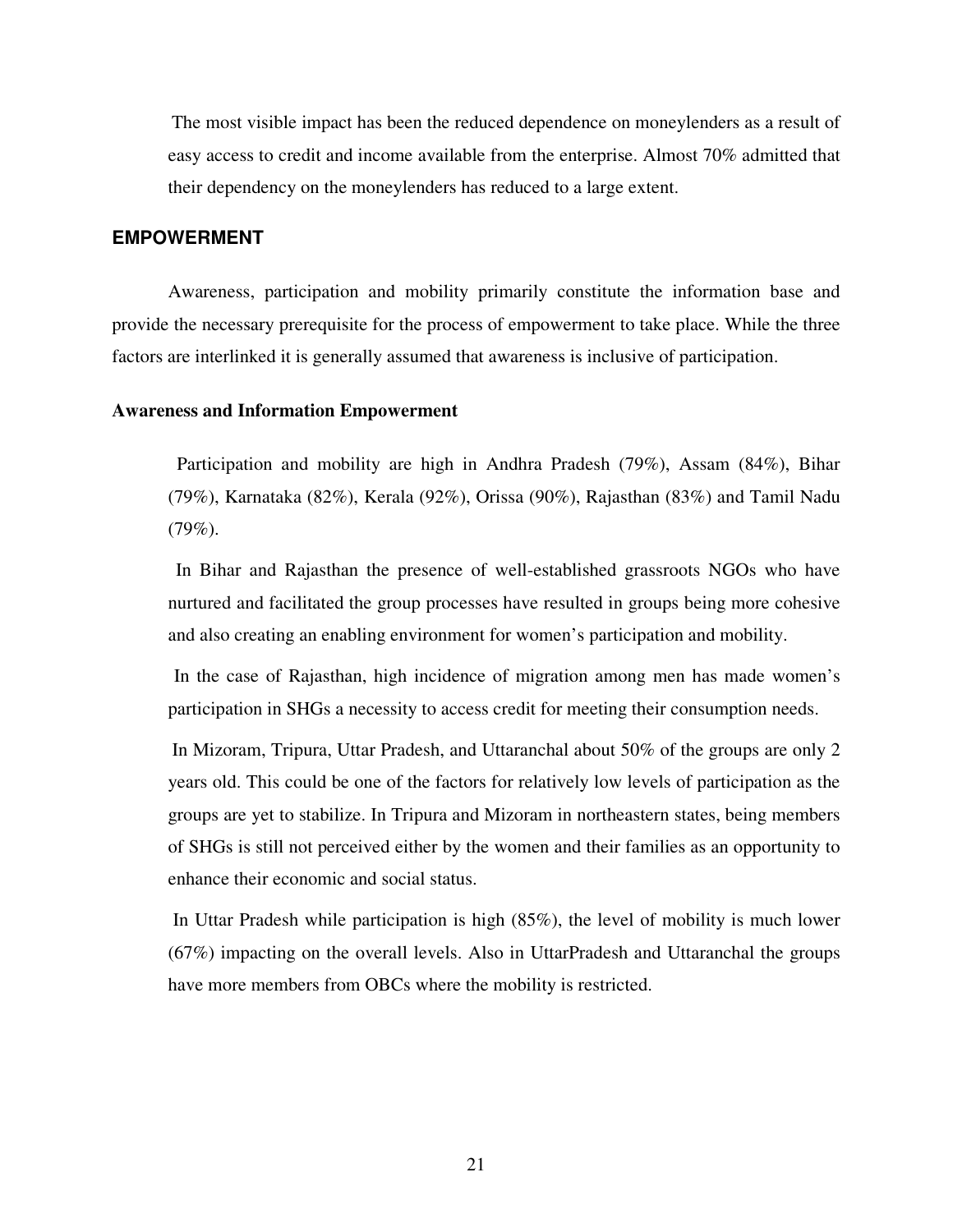#### **Level of Empowerment**

Empowerment is measured by the degree of economic independence, decision making at household level, decision making within the group and self-perception. These individual factors influence the overall level of empowerment.

 Overall, group members in Andhra Pradesh (68%), Assam (73%), Kerala (78%), Mizoram (68%), Tamil Nadu (77%), and West Bengal (72%) are relatively more empowered than others.

 In all these states, their role in decision-making at household-level is much lower when compared to decision making at the collective group level. This is quite understandable as the women are in a better position to take decisions as a collective than at the household level, where the individual woman is confronted with other family members and might not always have the decision making power.

#### **An empirical study on empowerment of women in West Bengal**

This study has been conducted by me in Hooghly district of West Bengal in 2006.100 SHGs in Tarakeswar Block of Hooghly district, West Bengal, have been selected purposively. This district was selected on the basis of highest number of SHGs formation. Two members from each group have been selected. Thus, we have 200 members, which constitute the number of sample. These sample members are asked questions on the economic decision making variables, purchase variables, control over loans, and control over income and savings etc.

#### **Basic Socio- economic characteristics of the sample SHGs members**

- In the present study, about 88 % of the SHG members belonged to the age group 21 to 50 years which is the most productive period. Among the respondents, about 20 % were in the age class 36-40 years, 12.73 % in 31-35 years, 30.90 % in 26-30 years and 9.09 % in 41-45 years and 5.46 % in 46-50 years (Table.5 of Appendix).
- More than 63% of SHG members belong to the SC and ST (See table 6 of Appendix).
- The education level of SHG members is satisfactory. More than 80% SHG members have got primary and high school level of education (See table of Appendix 7).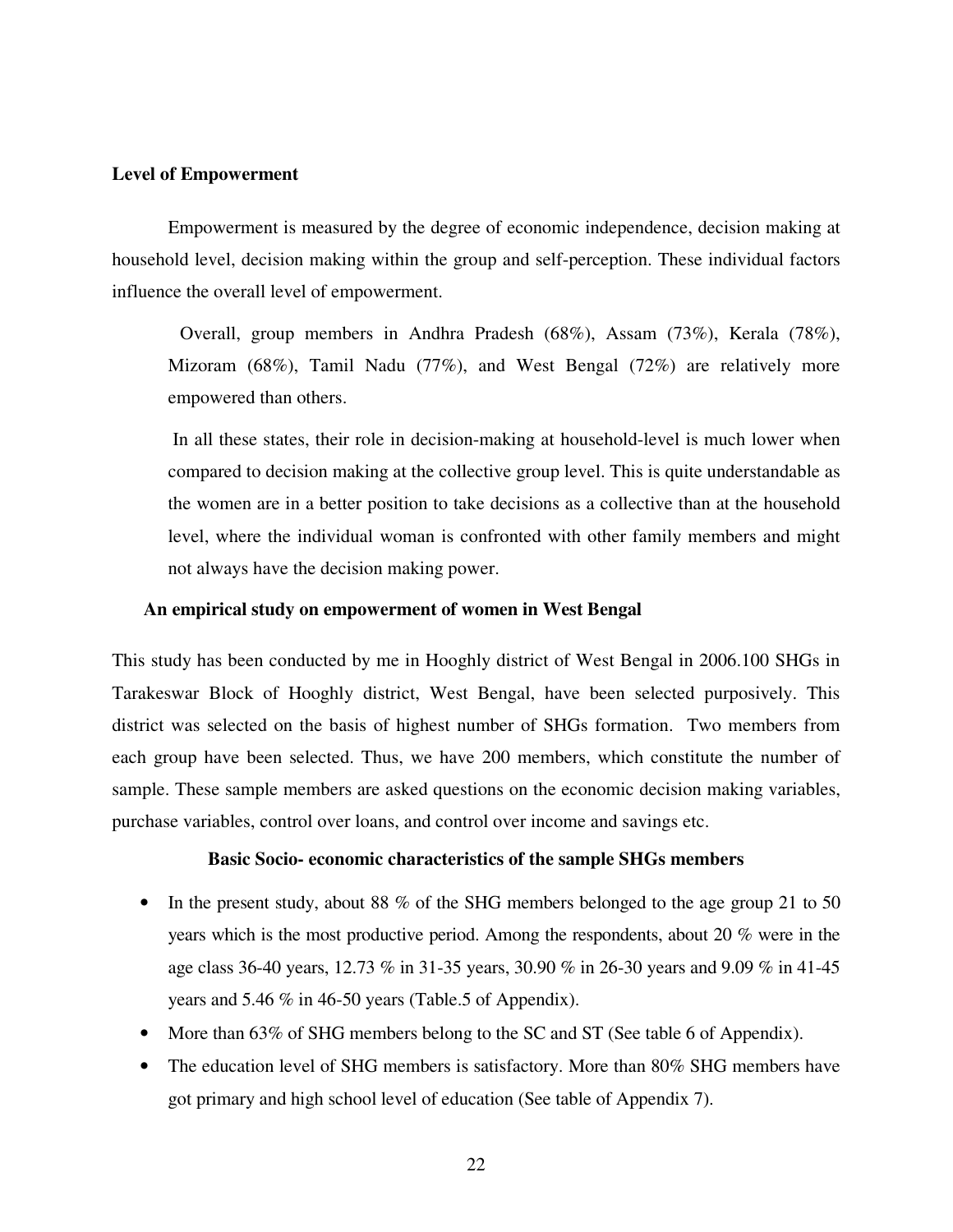- The sample SHG members took loan upto four times. The average present loan per SHG member is Rs. 5024.00. The average first, second and third loan per SHG member is Rs. 2273.00, Rs.3533.00 and Rs. 4772.00 respectively.
- The average saving per SHG member is Rs. 2055.00.
- The SHG members who took loan and most of the loan utilized in consumption purposes except 3rd loan (See table 8 of Appendix). Consumption consists of medical purposes, education of the children, house construction, and repayment of old debts etc.

#### **Economic decision-making**

For each of four economic issues, women were asked how their households arrived at decisions and whether they themselves spent money on such projects. The issues were: (1) house repair and construction, (2) livestock sale and purchase, (3) borrowing money, and (4) transactions involving household equipment. For the last three issues, roughly half of respondents answered that they and their husbands jointly decided on the issue and implemented the action together (53, 54, and 47 percent, respectively). For the issue of housing repair/construction, the figure was about two-thirds. For all four issues, it was very rare for women to report either that they alone decided and implemented their decision or that they decided alone and implemented jointly with the husband. For each issue, less than 3percent of respondents answered that they themselves decided on these issues alone. Similarly, for all four issues, almost all the respondents (98, 98, 97 and 98.5 percent, respectively) said that they themselves do not spend money in such matters rather it is the husband that actually handled the money in the transaction.

#### **Purchasing capacity**

For seven categories of common household purchases (food, toiletries, candies for the children, cooking, utensils, furniture, children's clothing, and own clothing) women were asked whether or not they (rather than someone else in the household) make the purchase and, if so, whether or not they make the purchase without their husbands' permission. The percentage of women who answered that they make purchases themselves varies widely by category, from less than five percent (for furniture) to more than sixty percent (for candies and household utensils).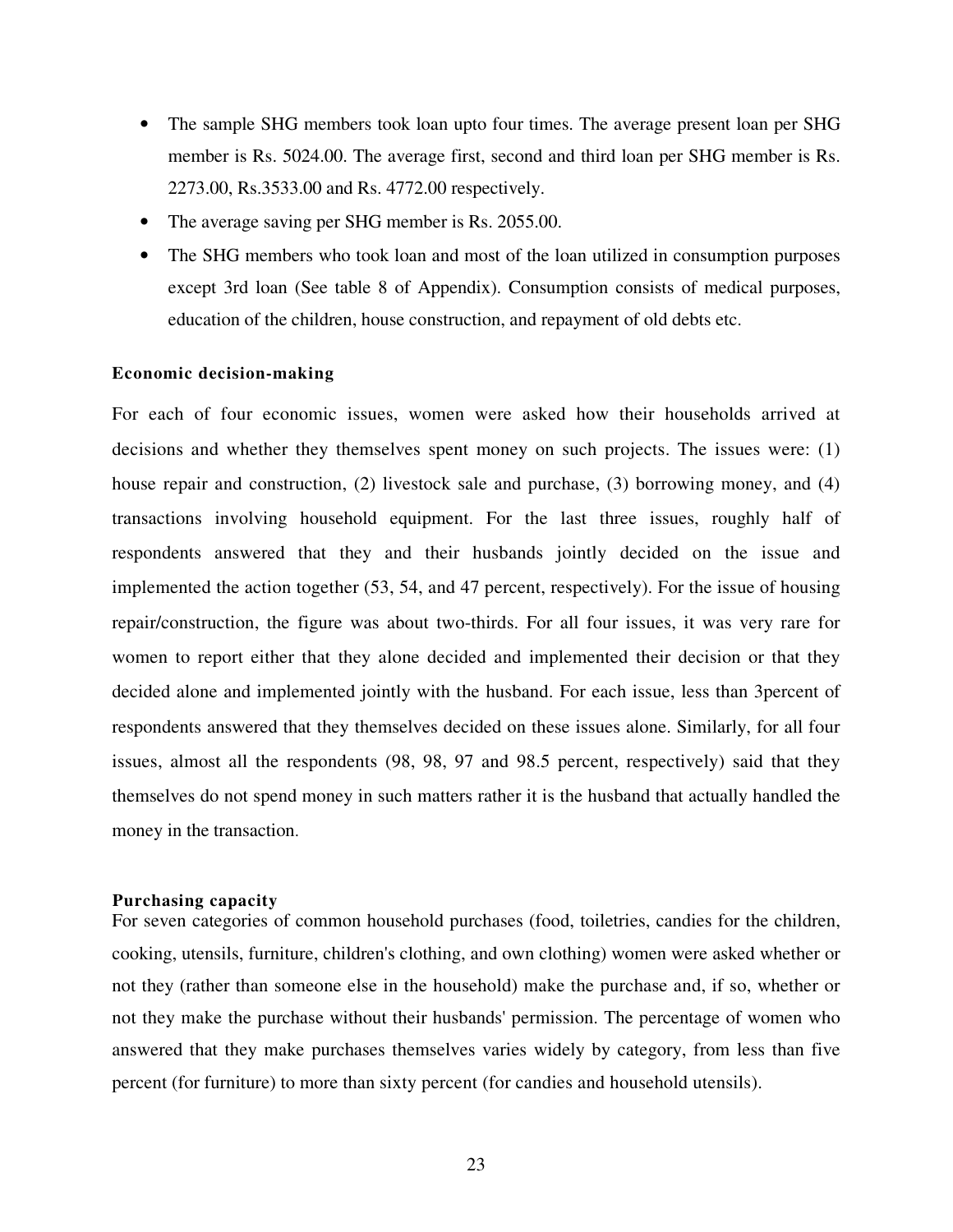#### **Control Over Loans**

 Of central importance is whether or not women retain control over their loans and management power of the activities for which the loans are used. Among women who had taken loans for income- generating activities, only 5% reported having total autonomous control over the money. 56% reported that they share control over the loan money with their husbands, and 38% reported that their husbands have sole control over the proceeds of the loan.

#### **Control over income and savings**

 Over 75% of women reported that they do not operate any income-generating activity of their own and 78% of women reported not having independent income that they could use at their own discretion (without consulting their husband). A sizeable number (42%) of women reported that they do have their own independent savings, and if they did, husbands were aware of these savings 91% of the time. Wives expressed having a low level of control over these savings, with 85% saying that they were not able to decide autonomously how to utilize them. Less than 3% of women in the sample replied that they would borrow from moneylenders.

#### **Family planning**

 91% of women reported that they had never been able to make their husbands use a male birth control method. Of these women, 68% explained that the responsibility of birth control was usually given to them.

#### **Section 4: Conclusion and Policy implications**

From the above analysis the following conclusions emerge.

First, the theoretical model explains the basic question of women empowerment. The empowerment depends on the choice of investment of project. The choice of safe project leads to more empower of women than the choice of uncertain projects.

Third, the Commercial Banks and Regional Rural banks played a crucial role in the formation of groups in the SHGs -Bank Linkage Program in Andra Pradesh while the Cooperative Banks in West Bengal.

Fourth, among women who had taken loans for income- generating activities, only 5% reported having total autonomous control over the money. 56% reported that they share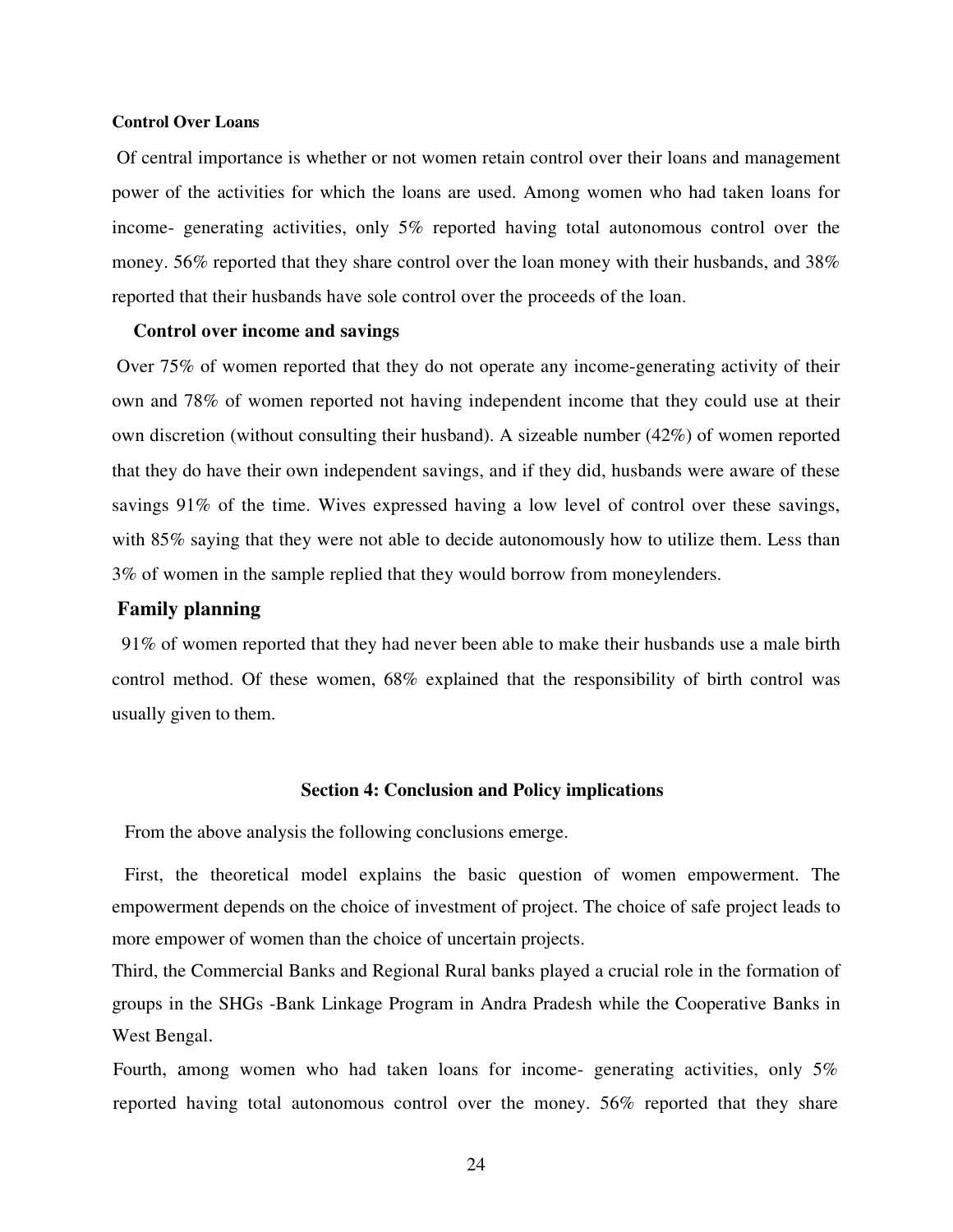control over the loan money with their husbands, and 38% reported that their husbands have sole control over the proceeds of the loan. The above conclusion shows that micro finance program does not explain the strong form of Women empowerment rather it is weak form of women empowerment. This paper has important policy implications. It is appropriate to place the strategy of financial inclusion in the wider context of economic growth and financial deepening.

### **Appendix**

| Age       | % of SHG members |
|-----------|------------------|
| $16 - 20$ | 7.28             |
| $21-25$   | 12.72            |
| $26 - 30$ | 30.90            |
| $31 - 35$ | 12.73            |
| 36-40     | 20.00            |
| $41 - 45$ | 9.09             |
| $46 - 50$ | 5.46             |
| $51 - 55$ | 1.82             |
| Total     | 100.00           |

Table 5: Age wise SHG members in Tarakeswar Block

Source: Field Survey

Table 6: Caste wise SHG members in Tarakeswar Block

| Caste                       | % of SHG members |
|-----------------------------|------------------|
| General                     | 32.72            |
| <b>Scheduled Caste</b>      | 49.09            |
| <b>Schedule Tribes</b>      | 14.55            |
| <b>Other Backward Class</b> | 3.64             |
| Total                       | 100.00           |
|                             |                  |

Source: Field Survey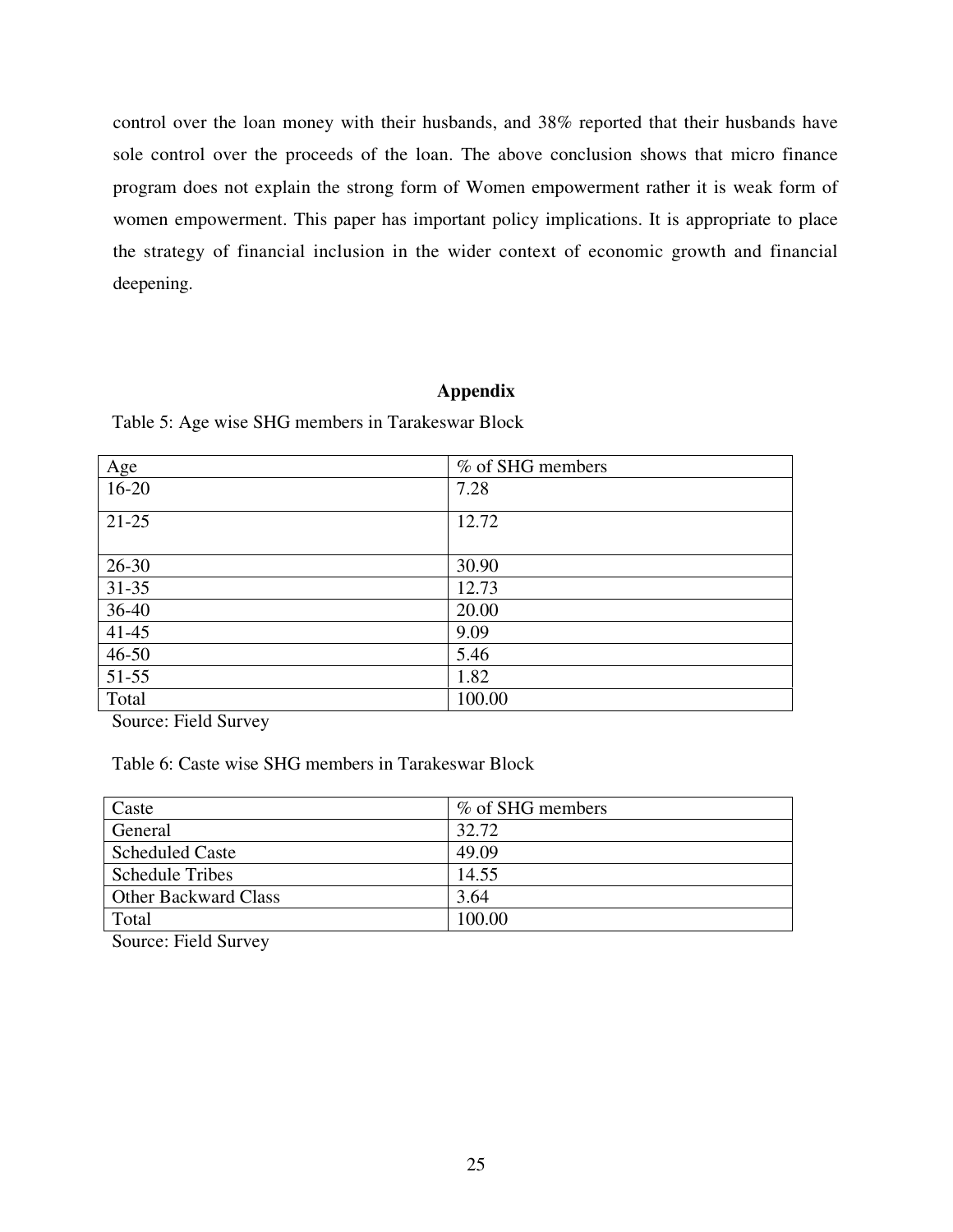### Table 7: Education of SHG members in Tarakeswar Block

| <b>Educational level</b> | Percentage               |
|--------------------------|--------------------------|
| Primary $(1-5)$          | 34.54                    |
| High school              | 49.09                    |
| <b>Higher Secondary</b>  | $\overline{\phantom{0}}$ |
| Degree                   |                          |
| Others                   | $\overline{\phantom{a}}$ |
| Illiterate               | 16.37                    |
| Total                    | 100.00                   |

Source: Field Survey

Table 8 Investment of loan (%) by Purpose wise in Tarakeswar Block

| Purpose         | st<br>loan | $\lambda$ nd <sub>1</sub><br>loan | $2^{\Omega}$<br>loan | Present loan |
|-----------------|------------|-----------------------------------|----------------------|--------------|
| Production      | 26.82      | 22.22                             | 38.88                | 13.51        |
| <b>Business</b> | 36.59      | 29.63                             | 33.34                | 32.43        |
| Consumption     | 36.59      | 48.15                             | 27.78                | 54.06        |
| Total           | 100.00     | 100.00                            | 100.00               | 100.00       |

Source: Field Survey

## **Bibliography**

- Acharya, M. and Lynn Bennett (1981): "Rural Women of Nepal: An Aggregate Analysis and Summary of 8 Village Studies." *The Status of Women in Nepal.* Volume II, Part 9: Field Studies. Centre for Economic Development and Administration. Kathmandu: Tribhuvan University.
- Batliwala, S.( 1994) : "The meaning of women's empowerment: New concepts from action." Pp. 127-138 in *Population Policies Reconsidered: Health, Empowerment and Rights.* G. Sen, A. Germain and L.C. Chen, eds. Cambridge: Harvard University Press.
- Bennett, L. (2002) : *Using Empowerment and Social Inclusion for Pro-poor Growth: A Theory of Social Change.* Working Draft of Background Paper for the Social Development Strategy Paper. Washington, DC: World Bank.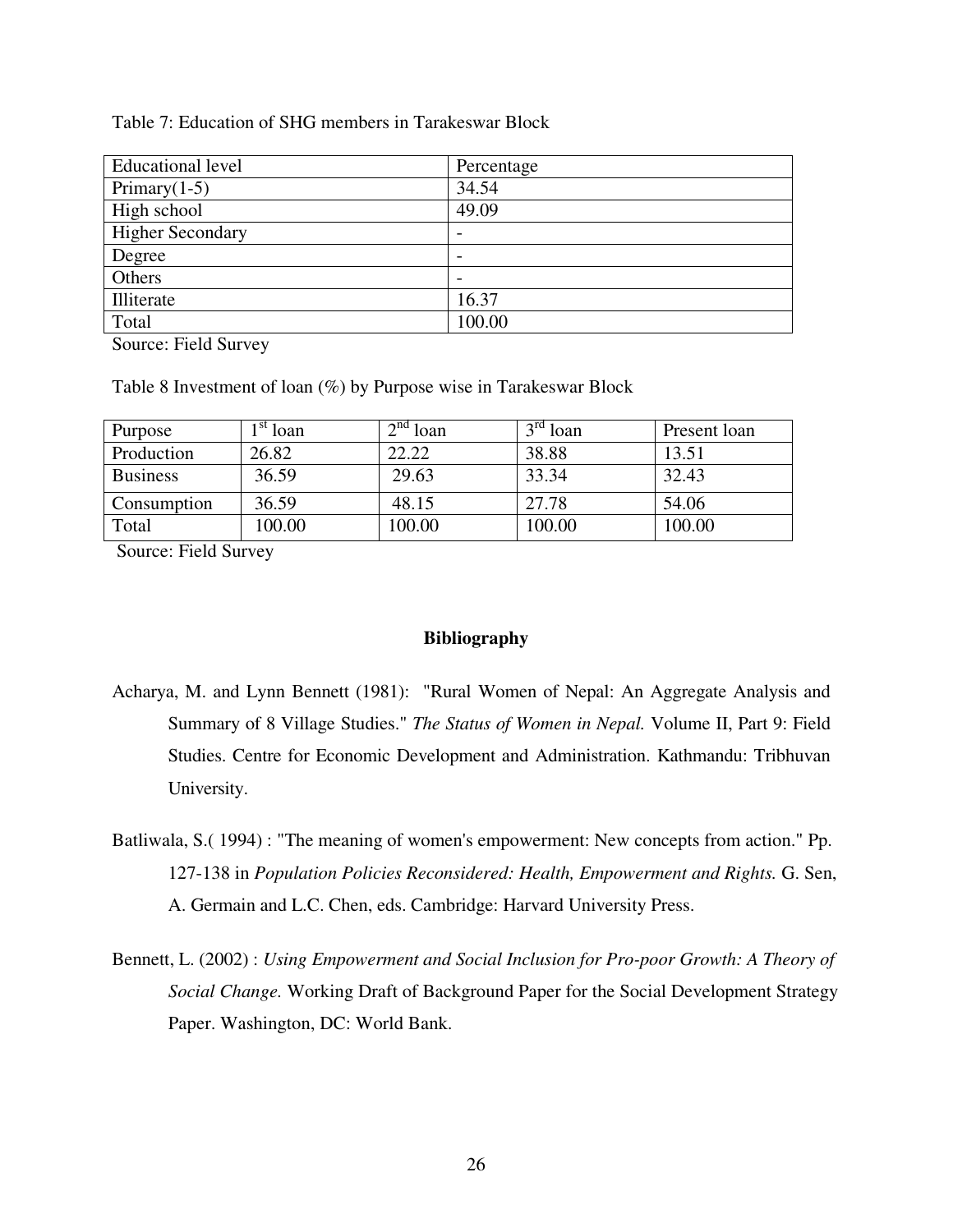- Bisnath, S. and Diane El son.( 1999) : *Women's Empowerment Revisited.* Background paper, Progress of the World's Women. UNIFEM. Available on-line at www.unifem.undp. org/progressww/empower. html.
- Chambers, R.(1997) : *Whose Reality Counts? Putting the First Last.* London: ITDG Publishing.
- Everett, J.( 1991) : The Global Empowerment of Women. Summary of the annual conference of the Association for Women in Development, November 17-19, 1989, Washington DC. *Framework.* Available on-line at www.unicef.org/programme/gpp/policy/empower.html.
- Friedmann, J. (1992): *Empowerment: The Politics of Alternative Development.* Cambridge, MA: Blackwell Publishers.

Goetz, A.M., Sen Gupta, R., (1996) : Who takes the credit? Gender, power and control over loan use in rural credit programmes in Bangladesh. *World Development,* 24 (1), 45-63.

Hashemi, S.M., Schuler, S.R., Riley, A.P., (1996): Rural Credit Programs and Women's Empowerment in Bangladesh, *World Development* 24 (4), 635-653

 Jahan, R.(1995) : *The Elusive Agenda: Mainstreaming Women in Development.* Atlantic Highlands, NJ: Zed Books Ltd.

Kabeer, N. ( 2001) : Conflicts over credit: re-evaluating the empowerment potential of loans to women in rural Bangladesh, *World Development* 29 (1), 63-84.

- Lalitha, N. and B.S. Nagarajan,( 2002) : *Self-help Groups in Rural Development* (New Delhi, Dominant Publishers and Distributors).
- Mason, K. and Herbert L. Smith.( 2000) : "Husbands' versus wives fertility goals and use of contraception: The influence of gender context in five Asian countries." *Demography*  37(3):299-311.

 Morduch, J., (1999) : The microfinance promise. *Journal of Economic Literature* 37 (4), 1569- 1614.

 Narayan, D. (ed) ( 2002) : *Empowerment and Poverty Reduction: A Sourcebook..* Washington DC: World Bank.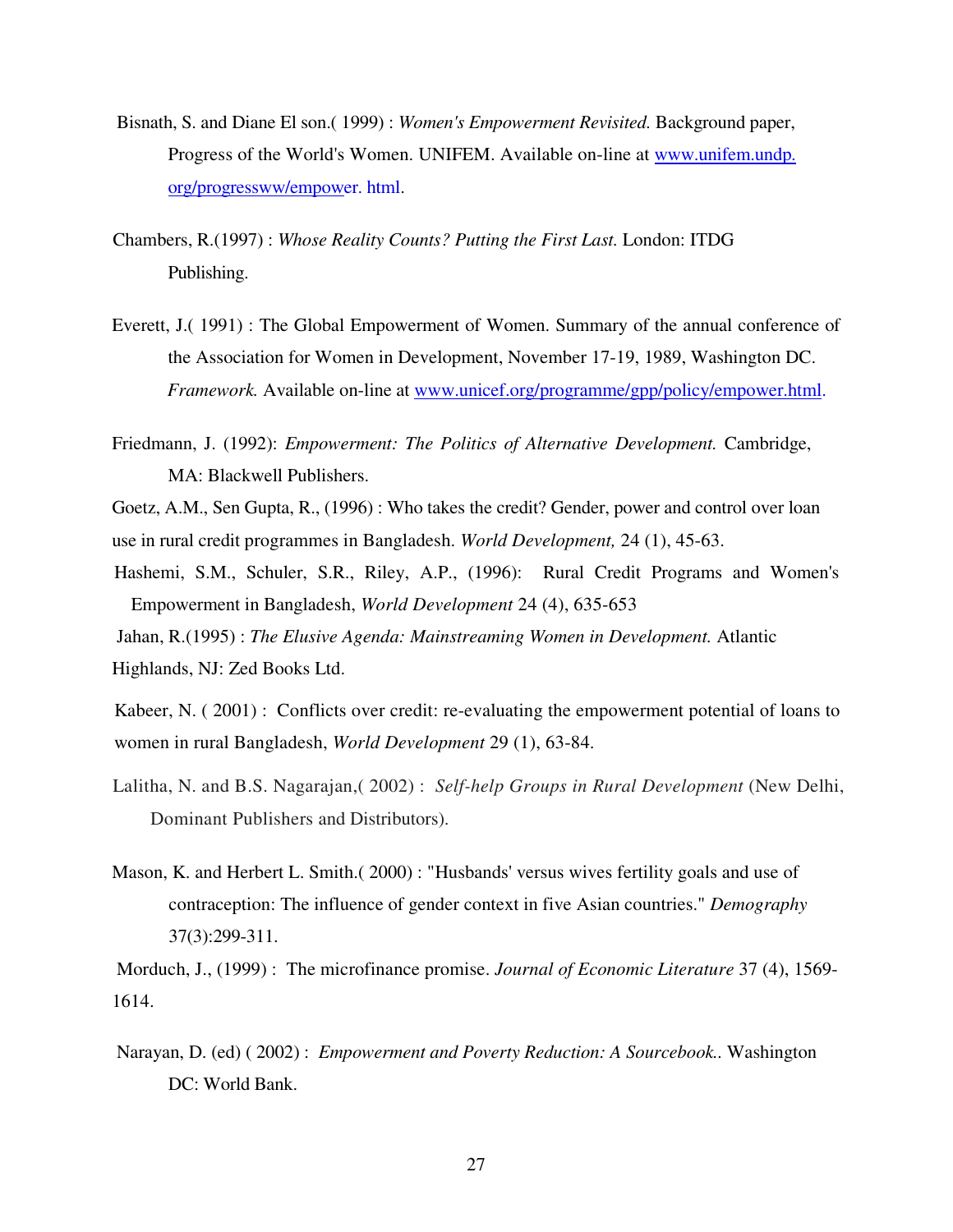- Narayan, D, R. Chambers, M.K. Shah, and P. Petesch. (2000a): *Voices of the Poor: Crying Out for Change.* World Bank Series. Oxford: Oxford University Press.
- Pitt, M.M., Khandker, S.R., (1998): The impact of group-based credit programs on poor households in Bangladesh: does the gender of participants matter? *Journal of Political Economy* 106 (5), 95-996.
- Rahman, A., (1999) : Micro-credit initiatives for equitable and sustainable development: who pays? *World Development* 27 (1), 67-82.
- Ravallion, M. and Shaohua Chen( 2001) : "Measuring pro-poor growth." Policy Research Working Paper no. WPS2666. Washington DC: World Bank.
- Sen, A.K., (1990): Gender and cooperative conflicts. In: Tinker, I. (Ed.), Persistent Inequalities. Oxford University. Press, New York, pp.123-149.
- Sen, G. and C. Grown. (1987) : *Development, Crises, and Alternative Visions: Third World Women's Perspectives.* New York: Monthly Review Press.
- Simanowitz, A. and A. Walker, ( 2002) : "Ensuring impact: reaching the poorest while building financially self-sufficient institutions, and showing improvement in the lives of the poorest women and their families", unpublished background paper for the Microcredit Summit +5, New York, 10-13 November, available at <http:// www.microcreditsummit.org/papers/papers.htm/.

 Tassel E Van (2004) *: '* Household bargaining and microfinance*", Journal of Development Economics 74 (2004) 449-468* 

- UN Division for the Advancement of Women (UNDAW) (2001) : *Empowerment of Women Throughout the Life Cycle as a Transformative Strategy for Poverty Eradication.* Report of the Expert Group Meeting, 26-29 November. New Delhi, India.
- United Nations Children's Fund (UNICEF)( 1994) : *The Women's Equality and Empowerment* University Press.
- World Bank, (1997): Sustainable Banking with the Poor: An Inventory of Microfinance Institutions in Latin America and the Caribbean. World Bank Publication, Washington, DC.